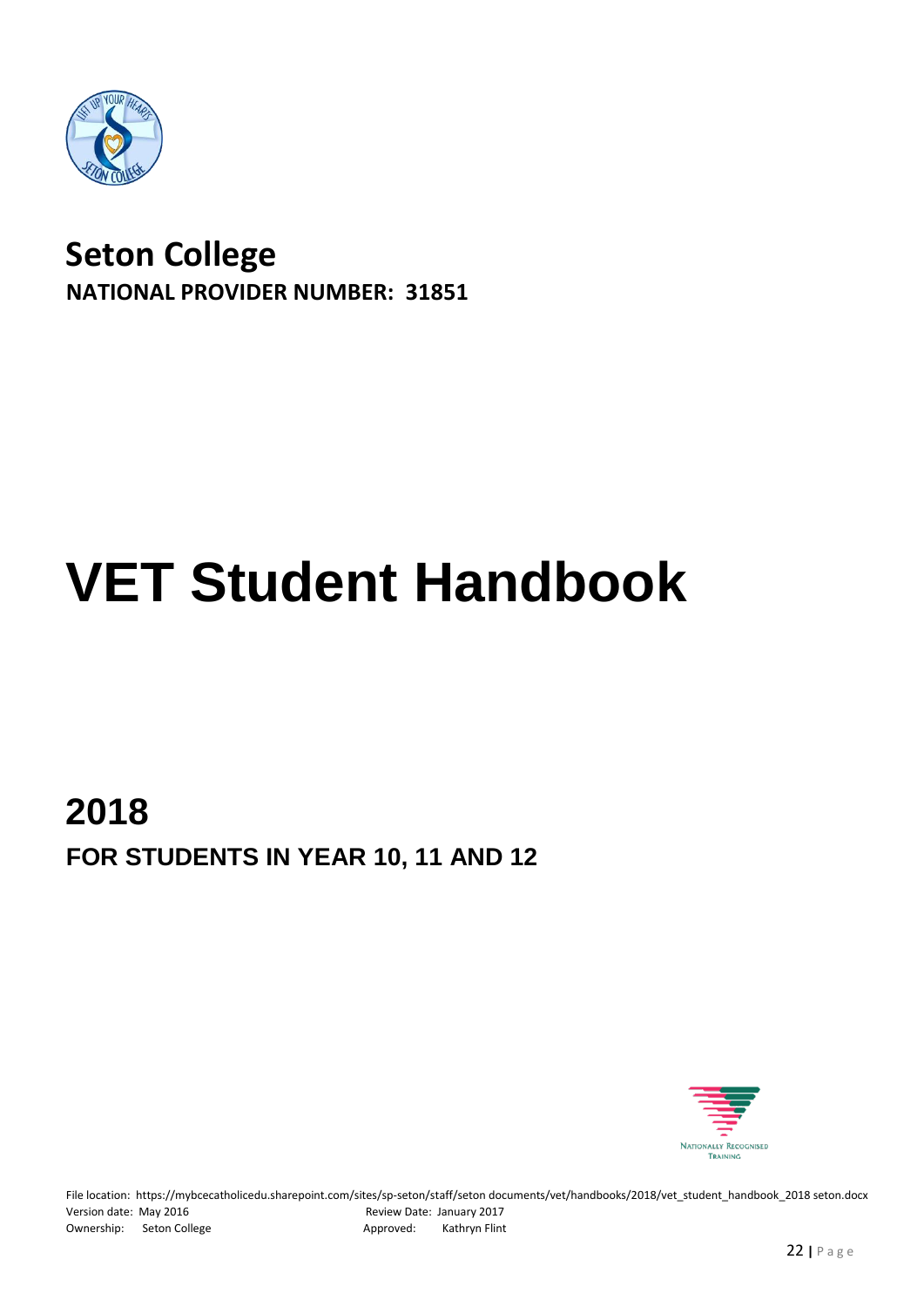#### **CONTENTS**

## **Seton College, VET Student Handbook 2016**

| 1              |                                               | <b>VET STUDENT HANDBOOK</b>                                | 3              |
|----------------|-----------------------------------------------|------------------------------------------------------------|----------------|
| $\overline{2}$ | <b>WHAT IS VET</b>                            |                                                            |                |
| 3              | <b>NATIONAL VET REGULATOR (NVR) STANDARDS</b> |                                                            | 3              |
|                | 3.1                                           | Code of Practice                                           | 4              |
|                | 3.2                                           | Legislative Requirements                                   | 4              |
|                | 3.3                                           | Confidentiality                                            | 4              |
|                | 3.4                                           | <b>Access and Equity</b>                                   | 4              |
|                | 3.5                                           | Service Guarantee                                          | 5              |
|                | 3.6                                           | Workplace Health and Safety                                | 5              |
|                | 3.7                                           | <b>Disciplinary Procedure</b>                              | 5              |
|                | 3.8                                           | <b>Complaints and Appeals</b>                              | 6              |
| 4              |                                               | <b>AUSTRALIAN QUALIFICATIONS FRAMEWORK (AQF)</b>           | $\overline{7}$ |
|                | 4.1                                           | <b>AQF Level Summary</b>                                   | $\overline{7}$ |
|                | 4.2                                           | <b>AQF Learning Outcomes Criteria</b>                      | $\overline{7}$ |
|                | 4.3                                           | Further AQF Level Summary Standards and Qualification Type | 8              |
| 5              |                                               | <b>VOCATIONAL EDUCATION AND TRAINING AT SETON COLLEGE</b>  |                |
|                | 5.1                                           | VET at Seton College                                       | 9              |
|                | 5.2                                           | Seton College recognises                                   | 9              |
|                | 5.3                                           | Seton College offers a range of VET courses                | 9              |
|                | 5.4                                           | Seton College Courses 2016                                 | 9              |
|                | 5.5                                           | Partnerships with external RTOs                            | 10             |
|                | 5.6                                           | Additional VET opportunities for Seton College students    | 10             |
| 6              | <b>STAFF</b>                                  |                                                            | 11             |
|                | 6.1                                           | <b>Organisational Chart</b>                                | 11             |
|                | 6.2                                           | <b>VET Trainers and Assessors</b>                          | 12             |
|                | 6.3                                           | <b>Staff Changes</b>                                       | 12             |
| 7              |                                               | <b>STUDENTS</b>                                            | 13             |
|                | 7.1                                           | Enrolment                                                  | 13             |
|                | 7.2                                           | Cost                                                       | 13             |
|                | 7.3                                           | <b>Student Induction</b>                                   | 13             |
|                | 7.4                                           | <b>USI Numbers</b>                                         | 13             |
|                | 7.5                                           | <b>Recognition of Prior Learning</b>                       | 14             |
|                | 7.6                                           | <b>Credit Transfer</b>                                     | 17             |
|                | 7.7                                           | <b>Student Records</b>                                     | 17             |
|                | 7.8                                           | <b>Student Results</b>                                     | 17             |
|                | 7.9                                           | Certificates / Statements of Attainment                    | 17             |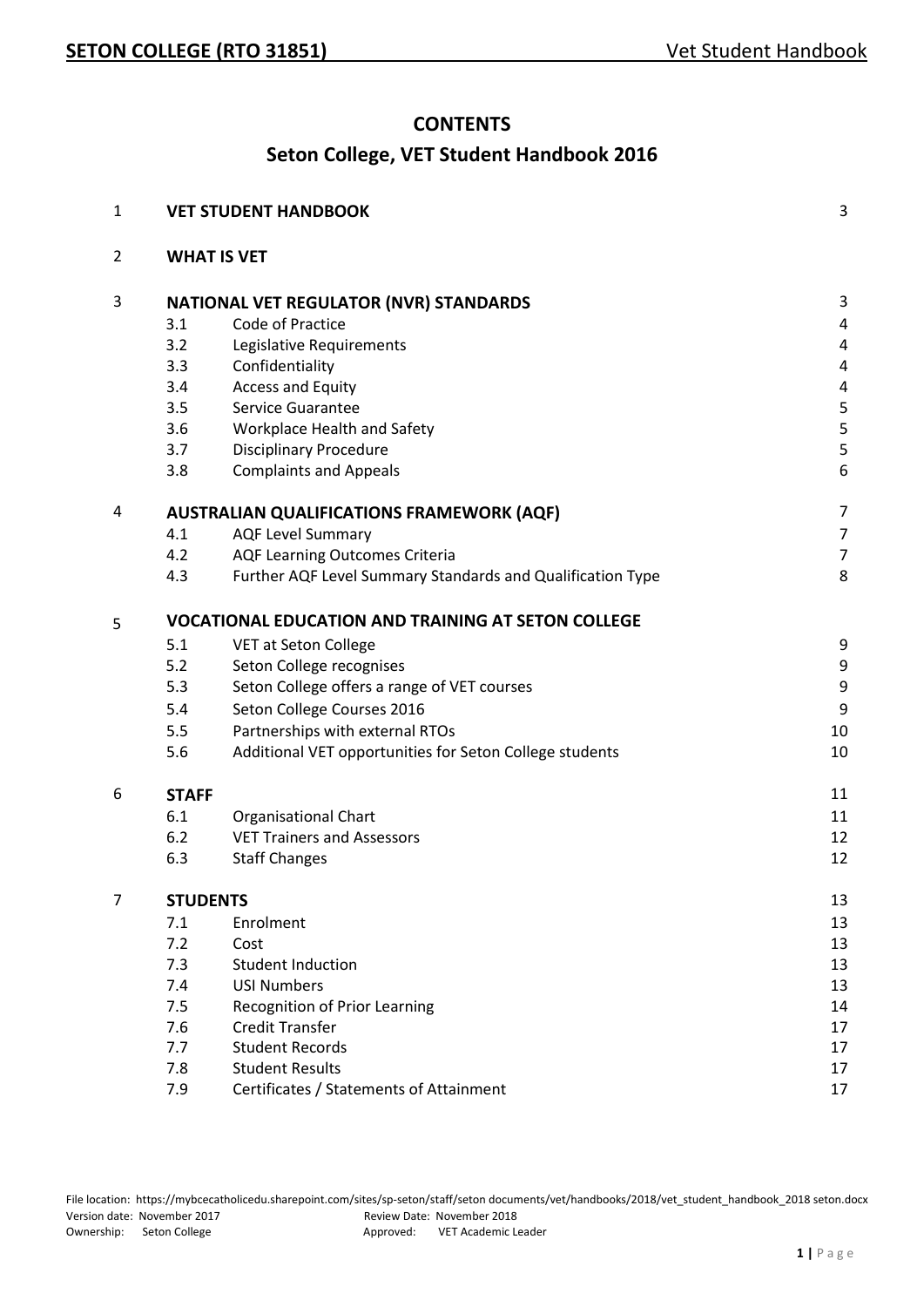| 8  |                                           | <b>DELIVERY AND ASSESSMENT</b>                                                                             | 18       |
|----|-------------------------------------------|------------------------------------------------------------------------------------------------------------|----------|
|    | 8.1                                       | <b>Training and Assessment Strategy</b>                                                                    | 18       |
|    | 8.2                                       | <b>Units of Competency</b>                                                                                 | 18       |
|    | 8.3                                       | <b>Competency Based Assessment</b>                                                                         | 18       |
|    | 8.4                                       | <b>Training</b>                                                                                            | 18       |
|    | 8.5                                       | Employers contributing to the Learner's Training and Assessment                                            | 18       |
|    | 8.6                                       | <b>Course Overviews</b>                                                                                    | 19       |
|    | 8.7                                       | Assessment                                                                                                 | 19       |
|    | 8.8                                       | Student compliance with Assessment dates                                                                   | 20       |
|    | 8.9                                       | Reasonable Adjustments                                                                                     | 20       |
|    | 8.10                                      | Language, Literacy and Numeracy Assistance                                                                 | 20       |
|    | 8.11                                      | Marking                                                                                                    | 20       |
|    | 8.12                                      | Resubmissions                                                                                              | 20       |
|    | 8.13                                      | Plagiarism                                                                                                 | 20       |
|    |                                           |                                                                                                            |          |
| 9  |                                           | <b>QUALIFICATIONS</b>                                                                                      | 21       |
|    | 9.1                                       | Certificates                                                                                               | 21       |
|    | 9.2                                       | <b>Statement of Attainment</b>                                                                             | 21       |
|    | 9.3                                       | <b>Replacement Awards</b>                                                                                  | 21       |
|    | 9.4                                       | <b>Cancellation of Awards</b>                                                                              | 21       |
| 10 |                                           | DISPUTED ASSESSMENT RESULTS, COMPLAINTS OR GRIEVANCES                                                      | 21       |
| 11 |                                           | <b>CONTINUOUS IMPROVEMENT</b>                                                                              | 21       |
| 12 | <b>FEEDBACK</b>                           |                                                                                                            | 21       |
| 13 | <b>APPENDIXES</b><br>13.1<br>13.2<br>13.3 | RPL Application and Notification form<br><b>Credit Transfer Form</b><br><b>Complaints and Appeals Form</b> | 22<br>23 |
|    |                                           |                                                                                                            |          |

VET Policies and Procedures and all handbooks related to VET are located on the Seton College Portal https://portals.bne.catholic.edu.au/s chools/seton/staff/Seton Documents/VET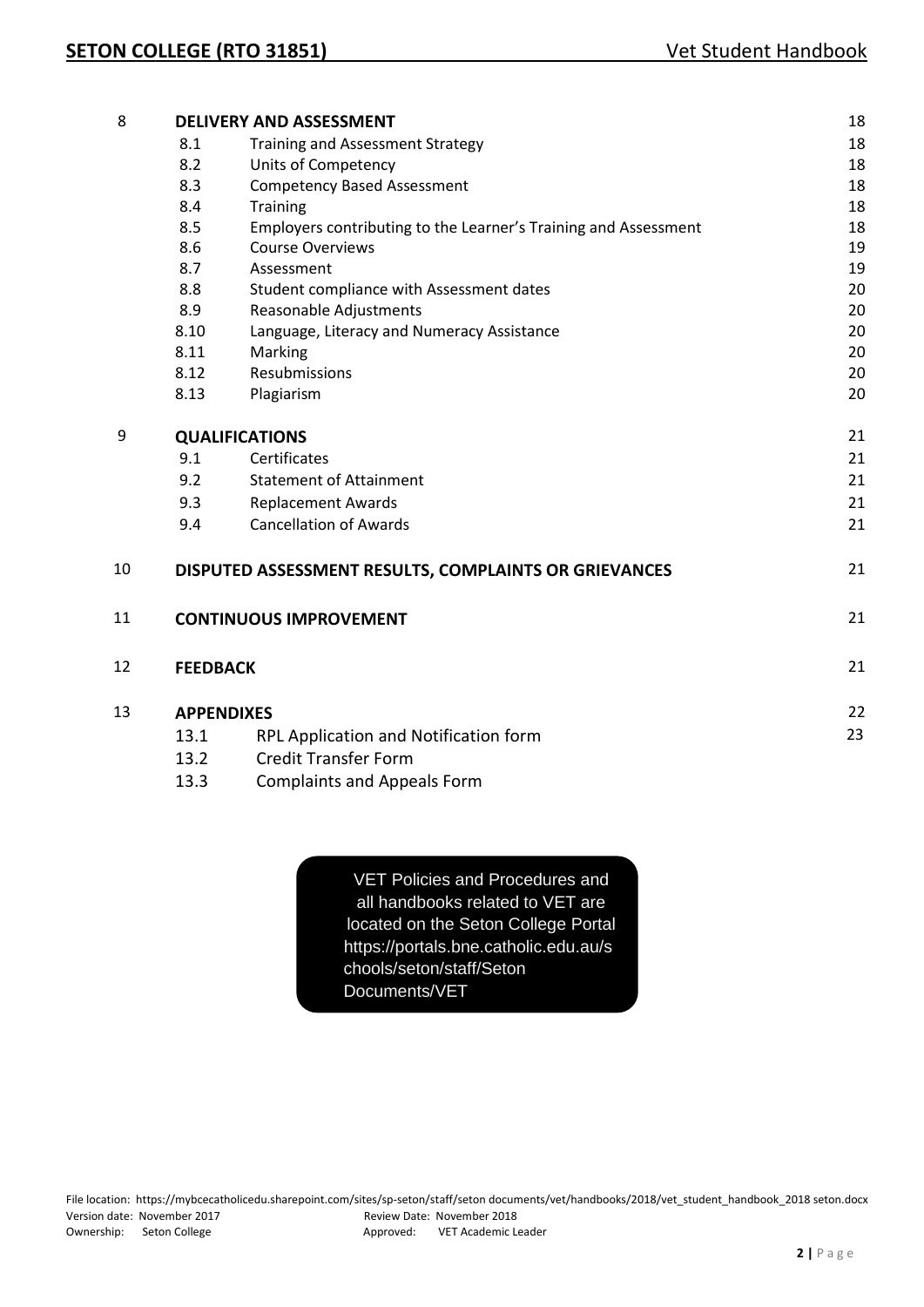#### **1. VET STUDENT HANDBOOK**

This handbook is intended to provide students/parents/carers with the information they will need for all VET related matters during their senior schooling at Seton College. Reference to this book will be required throughout the senior years. It should be read in conjunction with other school documents such as the Subject Selection Book, Senior Handbook, Student Diary / Planner.

This handbook outlines:

- The rights and responsibilities of a VET student
- The qualifications offered in 2016
- Aspects of Competency-based training and assessment
- Policies and procedures (RPL, Complaints/Appeals)
- Qualifications (Certificate / Statement of Attainment)

More detail regarding policies and procedures and the *Standards for RTOs* are located in the VET Quality Manual. The VET Quality Manual and the VET Student Handbook are both available on the school website. Students are encouraged to speak with their Teacher (Trainer / Assessor) or the VET Leader if further explanation is required.

#### **2. WHAT IS VET?**

The term **Vocational Education and Training (VET)** covers a range of work experiences and training activities within the senior secondary school curriculum. Vocational Education and Training (VET) courses develop knowledge and skills for specific workplaces. The objective of VET courses is to give students experience in the workplace, broaden post-schooling options and to prepare them for the transition between school and work. VET qualifications are recognised throughout Australia.

#### **2.1 Vocational courses**

All vocational courses contain units of competency from National Training Packages. By successfully completing VET units of competency, students will gain nationally accredited work skills that allow them to enter the workforce and/or move onto further vocational or academic studies. Qualifications and Statements of Attainment are recognised with the Australian Quality Training Framework (AQTF) and are recognised Australia-wide.

#### **2.2 What are the benefits of VET**

There are many benefits to undertaking a VET course while at school. These benefits include:

- gaining a nationally recognised qualification.
- developing industry relevant knowledge and skills for employment.
- establishing links and contacts with employers through work placement.
- achieving credit towards the Queensland Certificate of Education (QCE).
- providing a possible pathway to employment.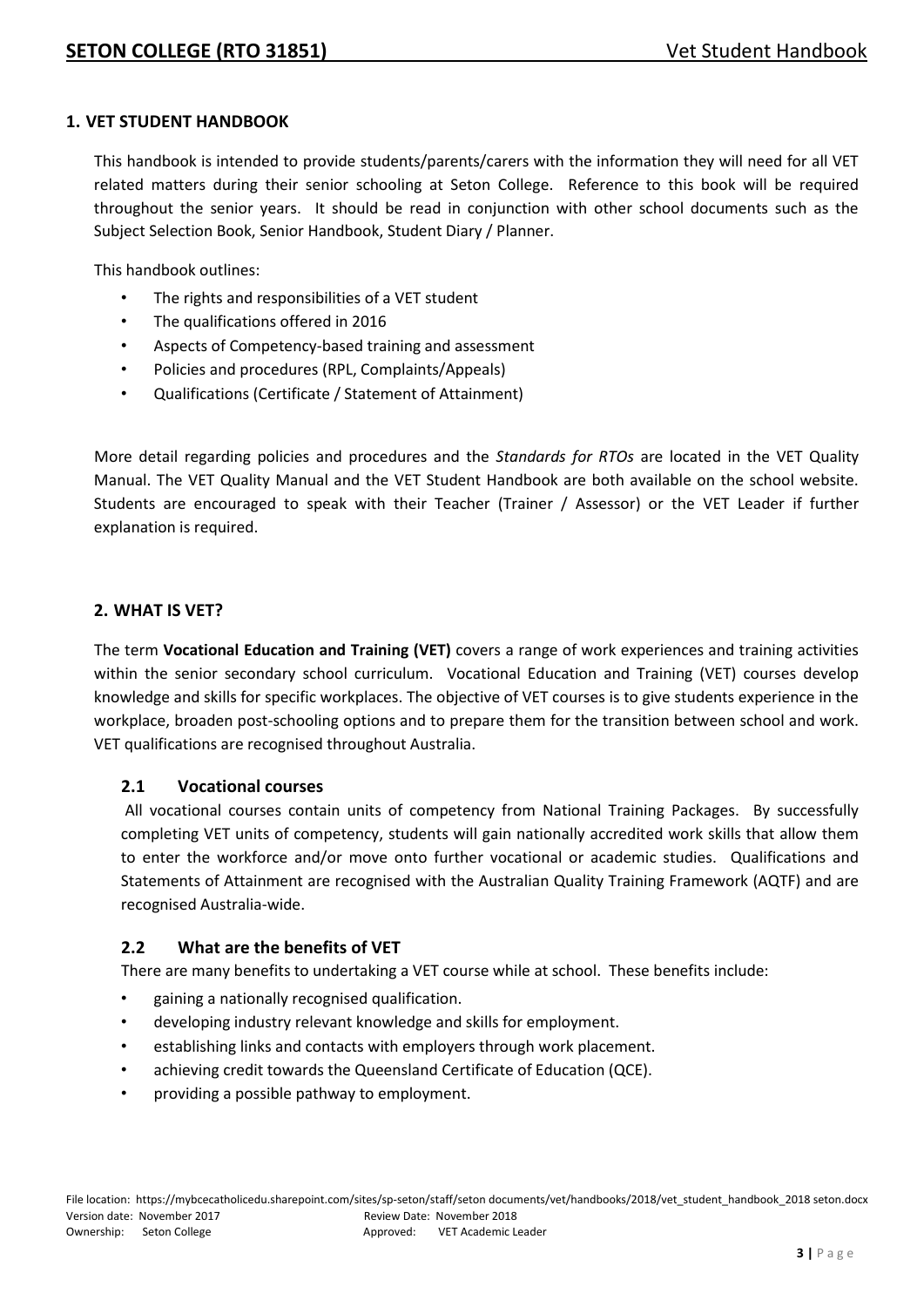#### **3. NATIONAL VET REGULATOR (NVR) STANDARDS**

#### **3.1 Code of Practice**

Seton College is recognised as a Registered Training Organisation (RTO) that operates within the principles and standards of the National VET Register (NVR) Registered Training Organisations, 2011. As an RTO, Seton College is registered to deliver, assess and issue qualifications for Certificate qualifications that fall within its Scope of Registration.

The Scope of Registration indicates the vocational area, level of qualification and period of registration. Seton College operates its RTO registration under the authority of the Queensland Curriculum and Assessment Authority (QCAA) under delegation from the Australian Skills Quality Authority (ASQA). All qualifications offered by Seton College are recognised as Accredited or National Training Packages, and all training and assessment must comply with the standards of the NVR.

Seton College is committed to students being offered a range of learning experiences in order to attain the highest qualification possible. Seton College aims to provide students with employment related skills and an understanding of the work environment, career options and pathways for further education, employment and lifelong learning.

#### **3.2 Legislative Requirements**

Seton College is subject to legislation related to training and assessment as well as general business practice. This legislation governs our obligations as a Registered Training Organisation (RTO), our obligations to students, and relates to the industry in which we conduct training. This legislation is continually being updated and all Seton College representatives are made aware of these changes as they occur. The school will also meet all legislative requirements of the National VET Regulator Act 2012, Student Identifiers Act 2014Education (General Provisions) Act 1989, Education (General Provision) Regulation 2000, Vocational Education, Training and Employment Act 2000, Education (Work Experience) Act 1996, Vocational Education and Training Act 2000, Education (Overseas Students) Act 1996, Child Protection Act 1999, Commission for Children and Young People Act 2000, Workplace Health and Safety Act 2011, Anti-Discrimination Act 2004(Cwth), Disability Discrimination Act 1992, Freedom of Information Act 1992 and Privacy Act 1998, Australian Privacy Principles (2014) and Education (Work Experience) Act 1996 as they relate.

#### **3.3 Confidentiality**

Information about a student, except as required by law or as required under the VET Quality Framework is not disclosed without the student's written permission and that of their parent or guardian (if the student is under 18). If students require further information, please see the Deputy Principal.

#### **3.4 Access and Equity**

The access and equity guidelines are designed to remove any barrier so that all students have the opportunity to gain skills, knowledge and experience in any subject that they choose to study.

Seton College is inclusive of all students regardless of gender, race, impairment or any other factor. Seton College strives to meet the needs of each student through incorporating access and equity principles and practices which acknowledge the right of all students to equality of opportunity without discrimination. This is an essential component in the whole school REAL philosophy and practices.

File location: https://mybcecatholicedu.sharepoint.com/sites/sp-seton/staff/seton documents/vet/handbooks/2018/vet\_student\_handbook\_2018 seton.docx Version date: November 2017 Review Date: November 2018 Ownership: Seton College Approved: VET Academic Leader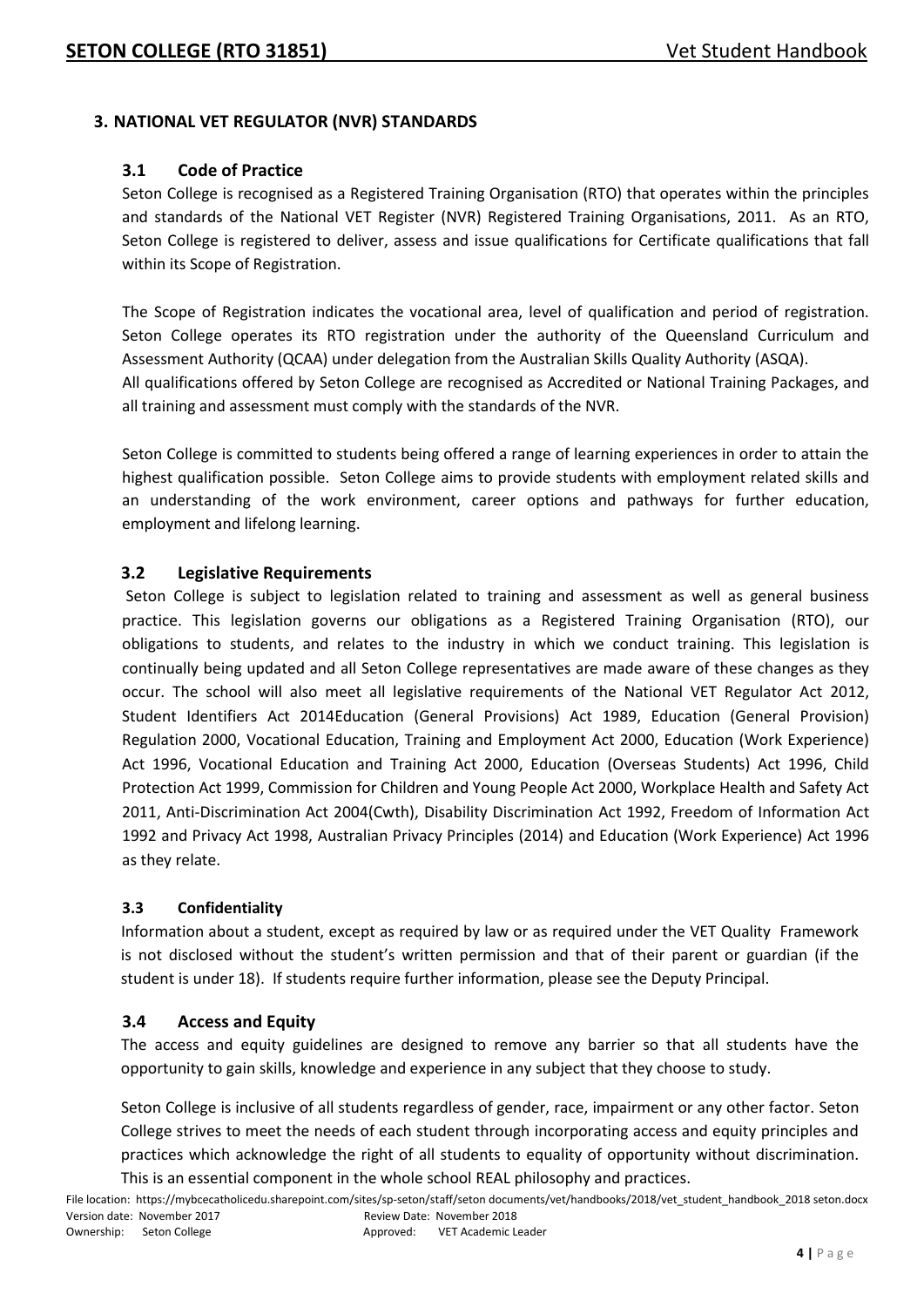Students at Seton College are provided with the opportunities to experience a wide range of activities in a varied, safe and effective learning environment. All staff are able to assist with course engagement, study and welfare related issues. Students who may require literacy / numeracy or language assistance in their VET subject should make contact with the Vet Leader and Learning Enhancement Team

#### **3.5 Service Guarantee**

Seton College is committed to completing the outlined training and assessment once students have started study in their chosen qualification or course/s from the course start date, and meeting all of their student responsibilities. Students who enter the course after the start date will have a negotiated package of units that may lead to a Certificate (if all competencies are achieved) or a Statement of Attainment.

In the event of losing the specialist trainer, and the RTO being unable to obtain a suitable replacement, Seton College will, if possible, arrange for agreed training and assessment to be completed through another RTO (fees may be incurred). Prior to the transfer to another RTO, affected students will be formally notified of the arrangements, and an agreement to those new arrangements will be obtained. If transfer is not possible, the RTO will gain a written agreement for a subject/course transfer from the student and parent.

#### **3.6 Workplace Health and Safety**

The safety and wellbeing of the staff and students of Seton College is of greatest importance. All staff and students have responsibilities to ensure a safe environment. Students are required to:

- Use and take reasonable care of any personal protective equipment (PPE) that is provided.
- Follow the trainer's instructions in relation to workplace health and safety.
- Report unsafe acts or equipment to the trainer.
- Maintain their learning environment in an organised and safe manner.
- Report all injuries or near misses to the trainer  $\Box$  Engage in sun safe practices in outdoor environments  $\square$  Ensure that their conduct does not interfere with:
	- $\triangleright$  school property
	- $\triangleright$  school staff safety or welfare, or with their ability to perform their duties
	- $\triangleright$  student safety or welfare, or their ability to participate in and benefit from instruction.

Safety breaches will be dealt with using the school's Responsible Behaviour Plan (Consequences for unacceptable behaviour).

#### **3.7 Disciplinary Procedures**

Seton College's *Responsible Behaviour Plan For Students* outlines the school's expectations regarding student behaviour. Appropriate behaviour is expected at all times within classroom and learning environments as well as within the whole school context.

#### **3.8 Complaints and Appeals**

Seton College has an established process and teachers are available to address any concerns students may have about courses, results, units of competency and outcomes. Any person wishing to make a complaint against the school concerning its conduct as an RTO or to appeal assessment decisions shall have access to the complaints and appeals procedure.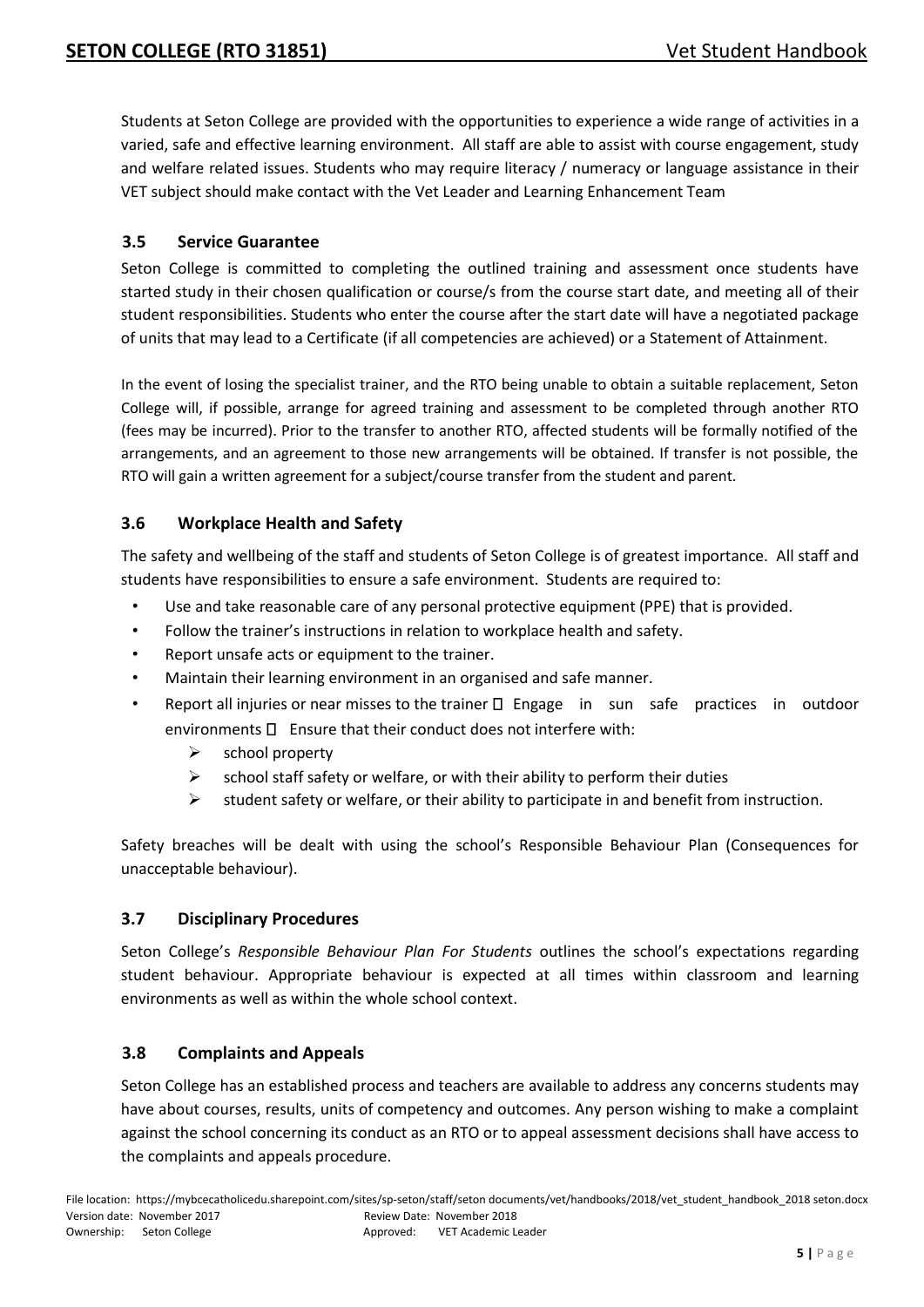All formal complaints will be heard and decided within 10 working days of the receipt of the written complaint by the school. The VET Leader will keep a 'Register of Complaints' that documents all formal complaints and their resolution. Any substantiated complaints will be reviewed as part of the continuous improvement procedure.

#### **Complaints / Appeals procedure**

Informal complaint / appeal:

- The initial stage of any complaint shall be for the complainant to communicate directly with the subject trainer. The trainer will discuss the concern and record the outcome on ONE SCHOOL
- Person(s) dissatisfied with the outcome will be referred to the relevant subject HOD, who will make a decision and record the outcome of the complaint on ONE SCHOOL
- Person(s) dissatisfied with the outcome of the complaint to the relevant HOD may initiate a 'formal complaint'.

Formal complaint / appeal:

- Formal complaints may only proceed after the informal complaint procedure has been finalised
- Formal Complaints will be referred to the Principal as the CEO of the RTO
- The complaint and its outcome shall be recorded on the Complaints Register.
- On receipt of a formal complaint, the CEO (Principal) will convene a meeting to hear the complaint.

The complainant shall be given an opportunity to present his/her case and a decision will be made within 10 working days.

*Seton College reserves the right to amend the Code of Practice to suit the needs of the training organisation as required. All amendments will be in accordance with all legislative requirements governing RTOs.* 

*The school can provide students, parents, industry representatives and community members with a copy of its Code of Practice and all other documented information.*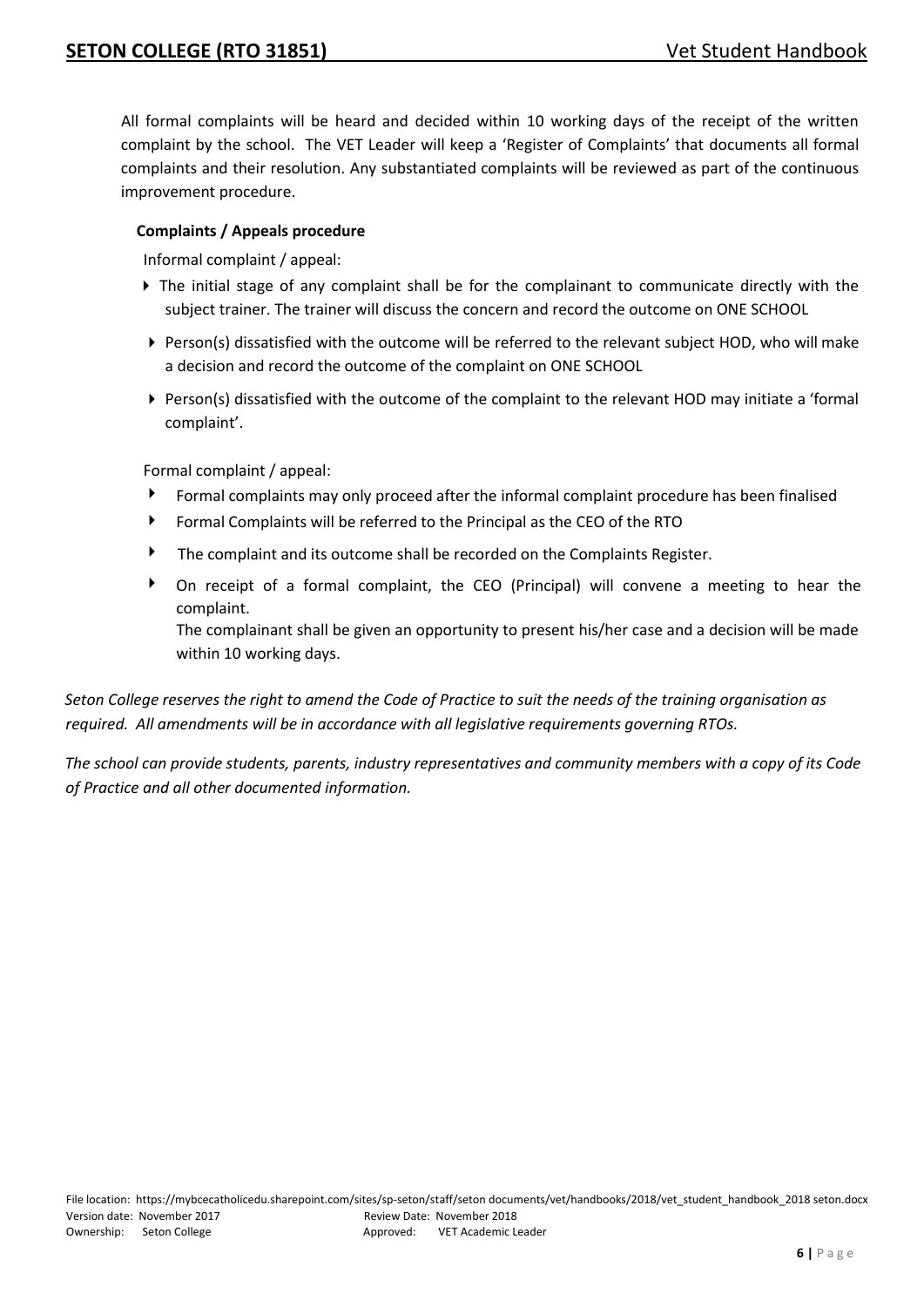#### **4. AUSTRALIAN QUALIFICATIONS FRAMEWORK (AQF)**

#### **4.1 AQF Level Summary**

- AQF Qualifications certify the knowledge and skills that a person has achieved through study, training, work and life experience at a particular level.
- An AQF qualification is recognised all around Australia and by other countries.
- School, work-based qualifications and academic qualifications are part of a single system of qualifications, allowing maximum flexibility in career planning and continuous learning.
- It is important that AQF levels be accurately delivered and assessed at stated levels.
- AQF qualifications allow students to start at the level that suits them and then build up their qualifications as their needs and interests develop and change over time.  $\Box$  More details are available at [www.aqf.edu.au](http://www.aqf.edu.au/)

|                                   | LEVEL 1 (Certificate I)                                                                                                                                                                                 | <b>LEVEL 2 (Certificate II)</b>                                                                                                                                                                                                                                                               |
|-----------------------------------|---------------------------------------------------------------------------------------------------------------------------------------------------------------------------------------------------------|-----------------------------------------------------------------------------------------------------------------------------------------------------------------------------------------------------------------------------------------------------------------------------------------------|
| <b>Summary</b>                    | Graduates at this level will have<br>knowledge and skills for initial work,<br>community<br>involvement<br>and/or<br>further learning.                                                                  | at this<br>Graduates<br>level<br>will<br>have<br>knowledge and skills for work in a defined<br>context and/or further learning.                                                                                                                                                               |
| <b>Knowledge</b><br><b>Skills</b> | Graduates at this level will have<br>foundational knowledge for everyday<br>life, further learning and preparation<br>for initial work                                                                  | Graduates at this level will have basic<br>technical<br>factual,<br>procedural<br>and<br>knowledge of a defined area of work and<br>learning                                                                                                                                                  |
| <b>Application of</b>             | Graduates at this level will have<br>foundational cognitive, technical and<br>communication skills to:<br>• undertake defined routine activities<br>• identify and report simple issues<br>and problems | Graduates at this level will have basic<br>cognitive, technical and communication<br>skills to apply appropriate methods, tools,<br>materials and readily available information<br>to:<br>• undertake defined activities<br>• provide solutions to a limited range of<br>predictable problems |
| knowledge and<br>skills           | Graduates at this level will apply<br>knowledge and skills to demonstrate<br>autonomy in highly structured and<br>stable contexts and within narrow<br>parameters                                       | Graduates<br>this<br>level<br>at<br>apply knowledge and skills<br>will<br>to demonstrate<br>limited judgement in<br>autonomy and<br>structured and stable contexts and within<br>narrow parameters                                                                                            |

#### **4.2 AQF Learning Outcomes Criteria**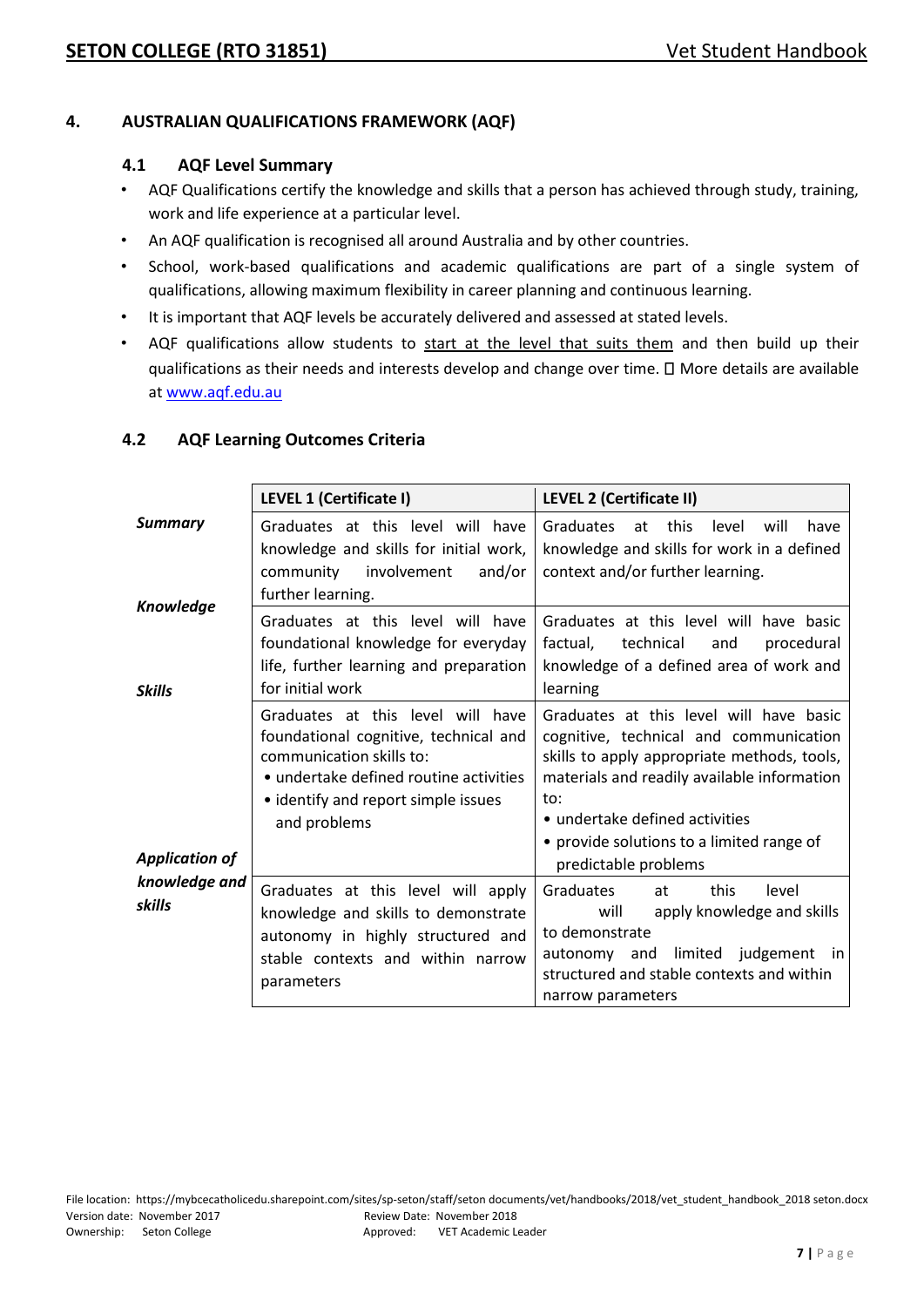#### **4.3 Further AQF Level Summary Standards and Qualification Type**

#### **LEVEL 3 Certificate III**

Graduates at this level will have theoretical and practical knowledge and skills for work and/or further learning.

#### **LEVEL 4 Certificate IV**

Graduates at this level will have theoretical and practical knowledge and skills for specialised and/or skilled work and/or further learning.

#### **LEVEL 5 Diploma**

Graduates at this level will have specialised knowledge and skills for skilled/paraprofessional work and/or further learning.

#### **LEVEL 6 Advanced Diploma, Associate Degree**

Graduates at this level will have broad knowledge and skills for paraprofessional/highly skilled work and/or further learning.

#### **LEVEL 7 Bachelor Degree**

Graduates at this level will have broad and coherent knowledge and skills for professional work and/or further learning.

#### **LEVEL 8 Bachelor Honours Degree, Graduate Certificate, Graduate Diploma**

Graduates at this level will have advanced knowledge and skills for professional highly skilled work and/or further learning.

#### **LEVEL 9 Masters Degree**

Graduates at this level will have specialised knowledge and skills for research, and/or professional practice and/or further learning.

#### **LEVEL 10 Doctoral Degree**

Graduates at this level will have systematic and critical understanding of a complex field of learning and specialised research skills for the advancement of learning and/or for professional practice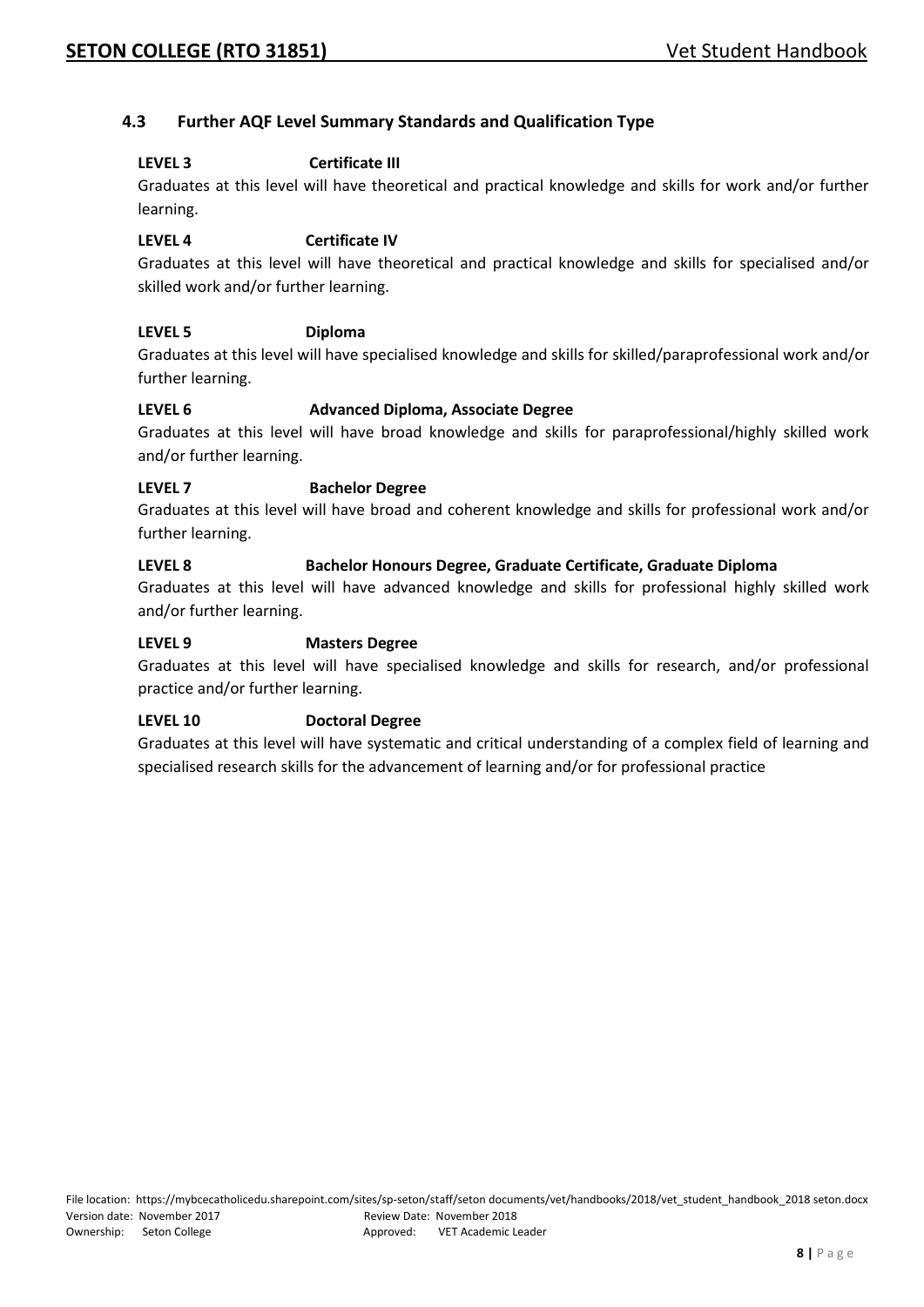#### **5. VOCATIONAL EDUCATION AND TRAINING AT SETON COLLEGE**

#### **5.1 VET at Seton College**

Seton College offers courses of study that include some subjects which are vocationally based with access to national competencies. This may lead to a student attaining a Certificate I or a Certificate II in a particular industry area. Other courses are offered which do not include national vocational competencies but remain practically and skill oriented.

#### **5.2 Seton College**

- Recognises the importance of students receiving a broad-based education, comprising both general and vocational education
- Is registered with Queensland Curriculum and Assessment Authority (QCAA) to provide vocational education programs that form part of students' senior learning and course options
- Has access to the facilities and resources (human & physical) required to deliver effective vocational education programs
- Maintains human resource standards through support of industry placement for VET teachers
- Supports student access to Vocational Placement (where mandated) and Work Experience as part of the vocational education programs
- Has in place an assessment policy that applies for all subjects offered at Seton College
- Has a process in place to enable students to apply for Recognition of Prior Learning. This is managed by the RTO Manager – Vet Leader
- Has a program to inform students about the various subjects and pathways available in the senior school. This includes courses with a VET qualification
- Has available to students a range of people who can provide advice and guidance about vocational education programs at Seton College

#### **5.3 Seton College offers a range of VET courses which**

- Respond to industry, community and employment opportunities
- Ensure equity in the offerings
- Provide opportunities to work towards a nationally recognised qualification and articulation to further education
- Provide students with the opportunity to participate in programs and activities which foster and develop enterprise skills.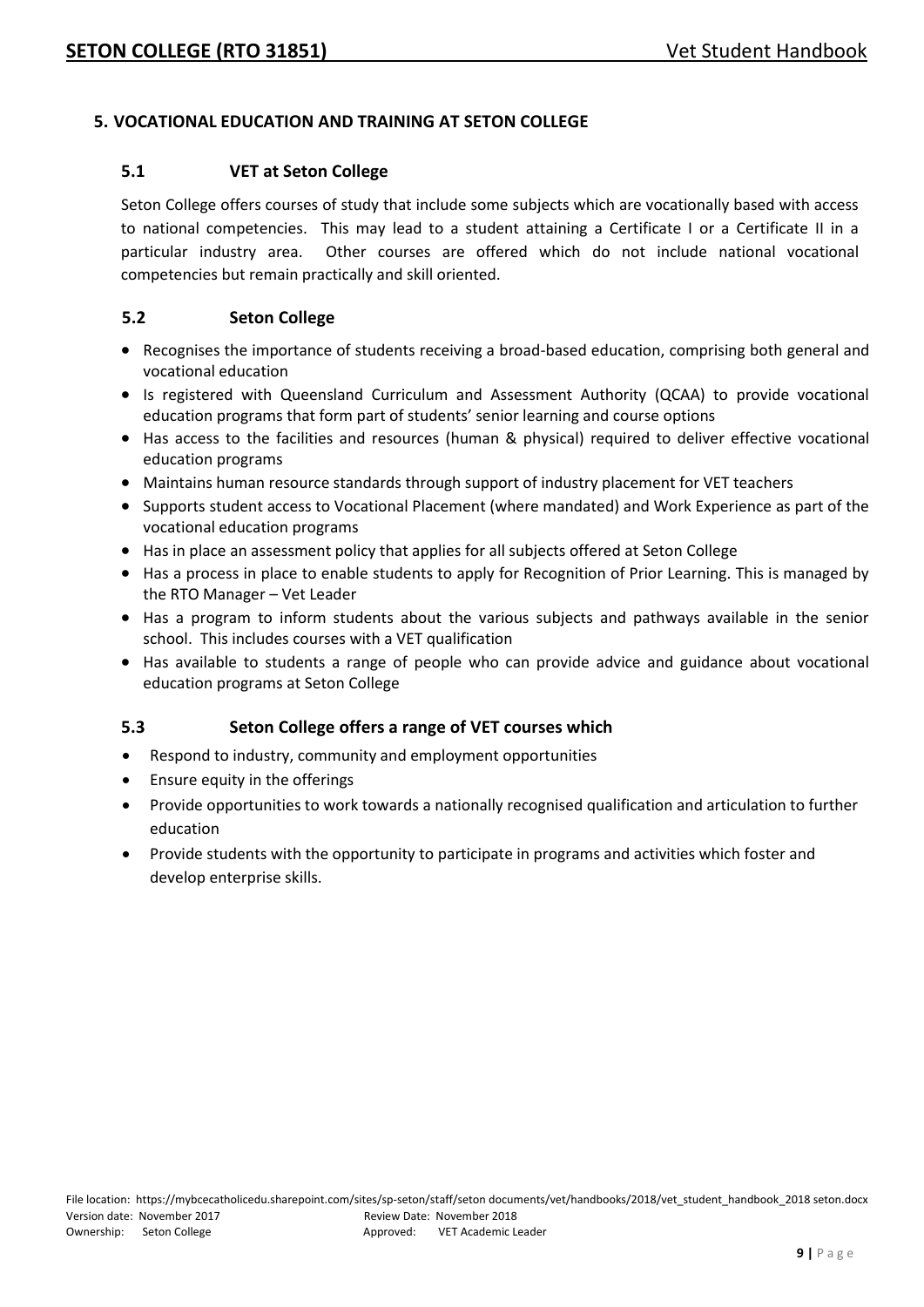#### **5.4 Seton College Courses 2016**

The following is a list of Certificate Courses offered by Seton College in 2016. All of these qualifications will provide students with a vocational qualification upon successful completion. For detailed information on these courses please refer to the Subject Selection Handbook Senior Course Information Handbook [2016](file://///smteadm02/staff_common$/APA%20folder/Subject%20Selection/Booklet/Senior_Course_Information_Handbook_2016_2017.doc)

| Course Code      | Qualification                                           | <b>QCE Points</b> |
|------------------|---------------------------------------------------------|-------------------|
| AHC 10210        | <b>Certificate I Agrifood Operations</b>                |                   |
| <b>BSB 10115</b> | <b>Certificate I Business</b>                           |                   |
| ICT 10115        | Certificate I Information, Digital Media and Technology |                   |
| BSB20115         | <b>Certificate II Business</b>                          |                   |
| SIR20212         | Certificate II Retail                                   |                   |

TRAINING PACKAGES ARE AVAILABLE ONLINE [www.training.gov.au](http://www.training.gov.au/)

#### **5.5 Partnerships with external RTOs**

Seton College operates in partnership with other RTO's to deliver and assess industry specific units of competency. Memorandums of Understanding (MOU) govern these partnerships to allow delivery and assessment of the vocational competencies at Seton College under supervision of the external RTO and validated through established procedures.

All student achievement data is recorded by the external RTO and uploaded through the AVETMIS system to QCAA for recording in the student's Learning Account. The external RTO is responsible for certification and the issuing of Qualifications and Statements of Attainment upon the VET course completion.

Seton College trains and assesses the HLTAID003 First Aid Unit of Competency to students studying Certificate II in Active Volunteering and Certificate II in Retail. There are no additional costs to the students for this unit of competency. All costs are covered by the school. Binnacle Training issue a statement of attainment on successful completion of this unit of competency. A credit transfer will be recorded on the Student Data Capture System (SDCS). This unit of competency is advertised in the senior Subject Selection Handbook under the relevant certificates.

The following is a list of Certificate Courses offered by external RTOs at Seton College in 2016.

| Course<br>Code | Qualifications accessed through<br>external RTOS | RTO Name and Code               | <b>QCE Points</b>   |
|----------------|--------------------------------------------------|---------------------------------|---------------------|
| CHC24015       | Certificate II Active Volunteering               | <b>Volunteering Queensland</b>  | 4                   |
|                |                                                  | (6020)                          |                     |
|                |                                                  | <b>VQ Partnership Agreement</b> |                     |
| HLTAID003      | <b>First Aid</b>                                 | Binnacle Training (31319)       | 0 (credit transfer) |
|                |                                                  | <b>Binnacle Partnership</b>     |                     |
|                |                                                  | Agreement                       |                     |
| SIT20213       | Certificate II Hospitality                       | Churchill Education (31430)     | 4                   |
| SIS20213       | Certificate II Outdoor Recreation                | Churchill Education (31430)     | 4                   |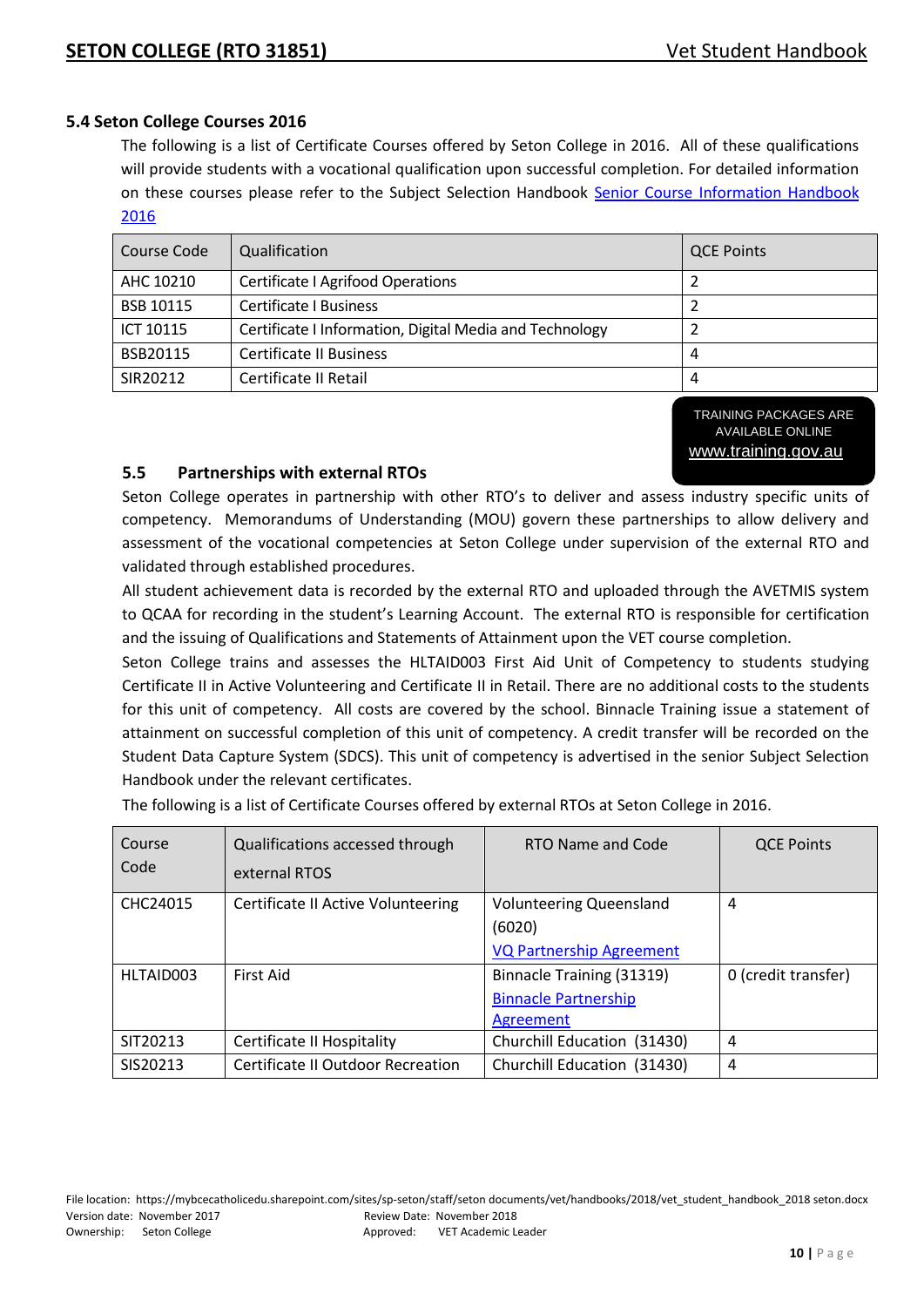#### **5.6 Additional VET opportunities for Seton College students**

Seton College students are able to access additional VET opportunities which are delivered, assessed and managed by external organisations. All student interest and applications for these options are approved and managed by the VET Leader.

- **School based apprenticeships or Traineeships.** Seton College offers a range of school based SAT opportunities, which allow students to continue to study school-based subjects while completing structured "on the job" training. The training and education is based on industrial competencies and result in nationally recognised qualifications.
- **Vocational Education and Training through TAFE or other RTOs (Registered Training Providers).** Students are able to access courses offered by TAFE or other Learning Providers while they are in Years 11 and 12.

Seton College discharges its VET responsibilities for compliance with the *Australian Quality Training Framework (AQTF) standards* for Registered Training Organisations (RTOs) and meets all AQTF compliance requirements for VET related courses. This includes a commitment to recognise the training qualifications issued by other RTOs.

#### **6. STAFFING**

#### **6.1 Organisational Chart**

The Principal of Seton College is legally responsible and accountable for all operations of the RTO. The Principal has delegated overall responsibility to provide VET leadership within the school curriculum and effects daily RTO operations to the VET Leader. Other school staff supports various aspects of the VET program management within the school. For all matters relating to VET, students should consult with their Trainer (Teacher) first or see the VET Leader.



|                             |           | File location: https://mybcecatholicedu.sharepoint.com/sites/sp-seton/staff/seton documents/vet/handbooks/2018/vet student handbook 2018 seton.docx |
|-----------------------------|-----------|-----------------------------------------------------------------------------------------------------------------------------------------------------|
| Version date: November 2017 |           | Review Date: November 2018                                                                                                                          |
| Ownership: Seton College    | Approved: | VET Academic Leader                                                                                                                                 |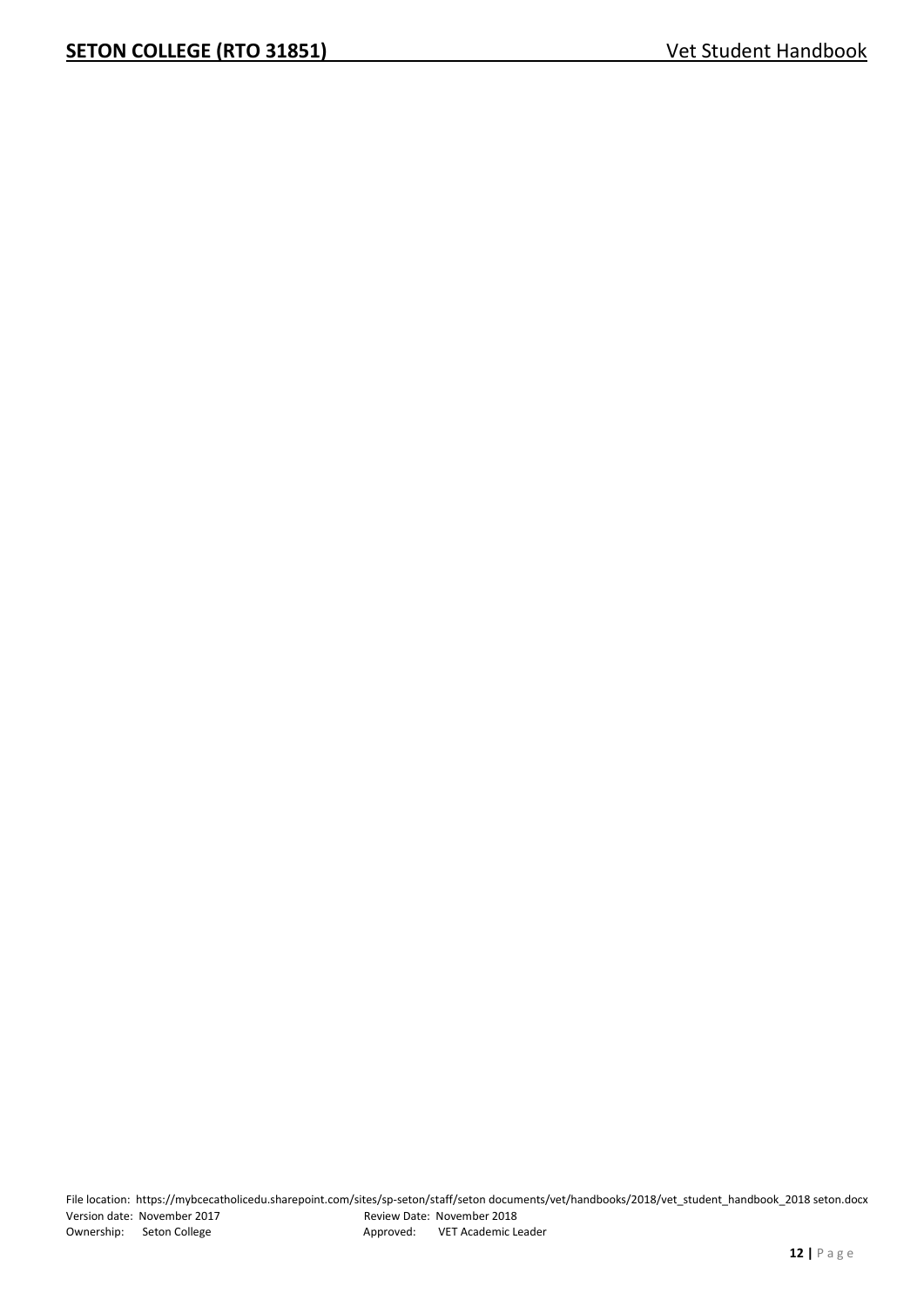#### **6.2 VET Trainers and Assessors**

All VET subjects will be delivered using personnel (teaching staff, industry skilled trainers) with appropriate qualifications and experience. Adequate facilities, equipment and training materials will be utilised to ensure the learning environment is conducive to the success of students. VET trainers are required to work within a Quality Framework professional environment and facilitate a training and assessing context combining current vocational / industry knowledge and experience with educational expertise

#### **6.3 Staff Changes**

If the school loses access to the approved teachers, facilities or equipment to run VET courses, the school will attempt to provide students with alternative opportunities to complete the course and the related qualifications. However, the school retains the right to cancel the course if it is unable to meet requirements.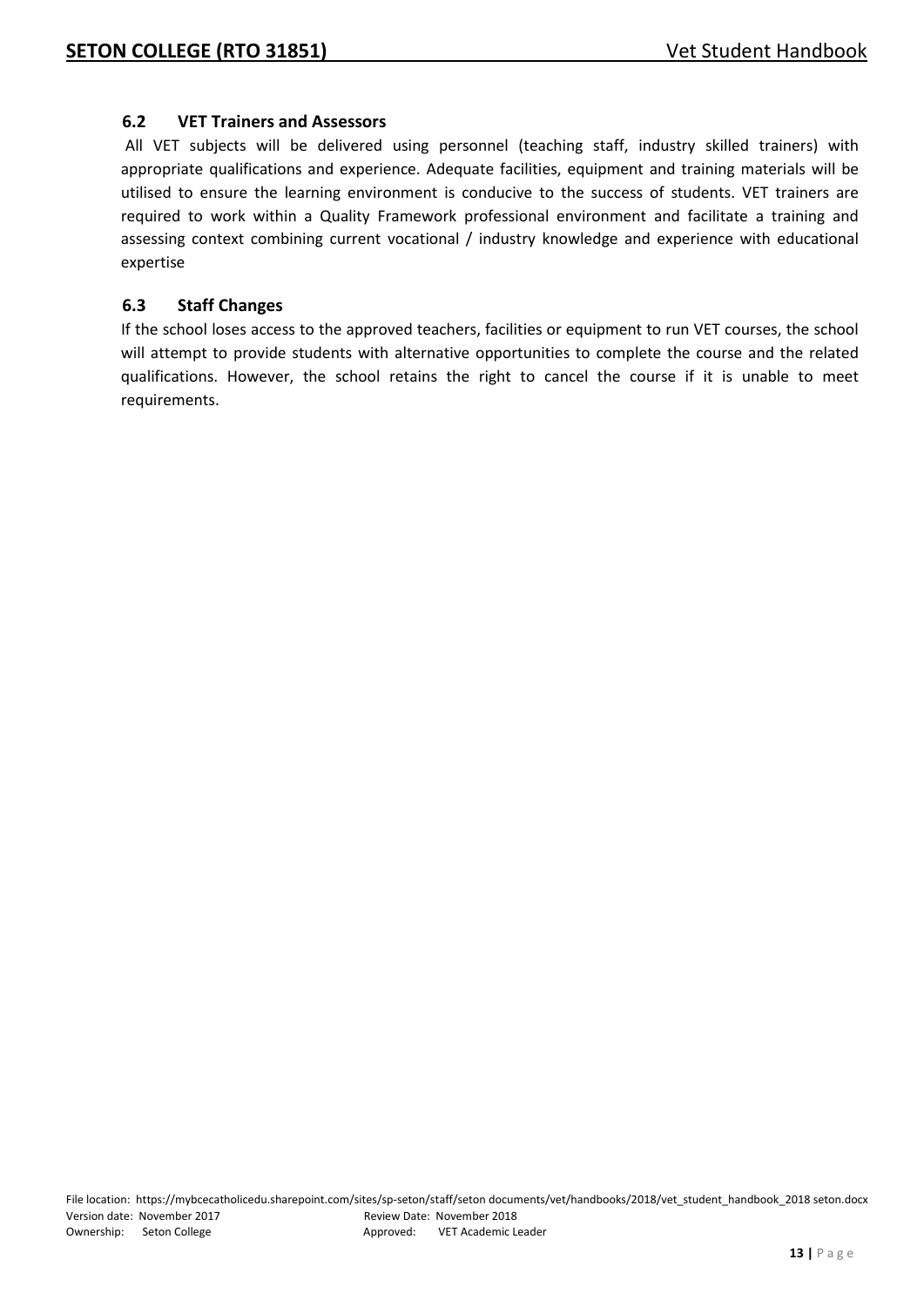#### **7 STUDENTS**

#### **7.1 Enrolment**

Access to VET courses is open to all students in Year 11 - 12 depending on where in the school timetable the course is offered, enrolment numbers and the availability of the required human and physical resources.

VET courses are advertised to students through the subject selection guide. The subject selection guide provides full title of course, code, qualification and units of competency

In some instances, students may be required to complete an application process prior to the commencing their course. This is to ensure that the student has the necessary literacy and/or numeracy skills required to complete the qualification, and to identify any requirements for student support services.

#### **7.2 Cost**

There are no fees charged for the delivery of the VET qualifications however some of the VET subjects have a charge for consumables. These charges are outlined in the Student Resource Scheme documentation.

#### **7.3 Student Induction**

Seton College will provide student information and VET induction before course work commences. This will include:

- VET Student Handbook
- VET Student Induction presentation
- Recognition of AQF qualifications and statements of attainment issued by other RTOs.
- Course outline indicating units of work, units of competency, assessment requirements,
- Understanding the Qualification Framework level eg certificate level
- Provision for language, literacy and numeracy assistance; student support, welfare and guidance services

The VET Teacher will also discuss the following as outlined in this handbook:

- Recognition of Prior Learning process
- Credit transfers
- Complaints and Appeals processes
- Issuance of Qualification / Statement of Attainment
- Employability skills, vocational outcomes and opportunities for the relevant qualification

After the student induction, the course trainer is required to provide each student with a VET Student Agreement form for student acknowledgement. All forms are to be collected and returned to VET Leader for filing.

#### **7.4 USI Numbers**

Students undertaking nationally recognised training in 2015 are required to have a Unique Student Identifier (USI). This includes nationally recognised training delivered as part of the Vocational Education and Training (VET) in Schools programmes.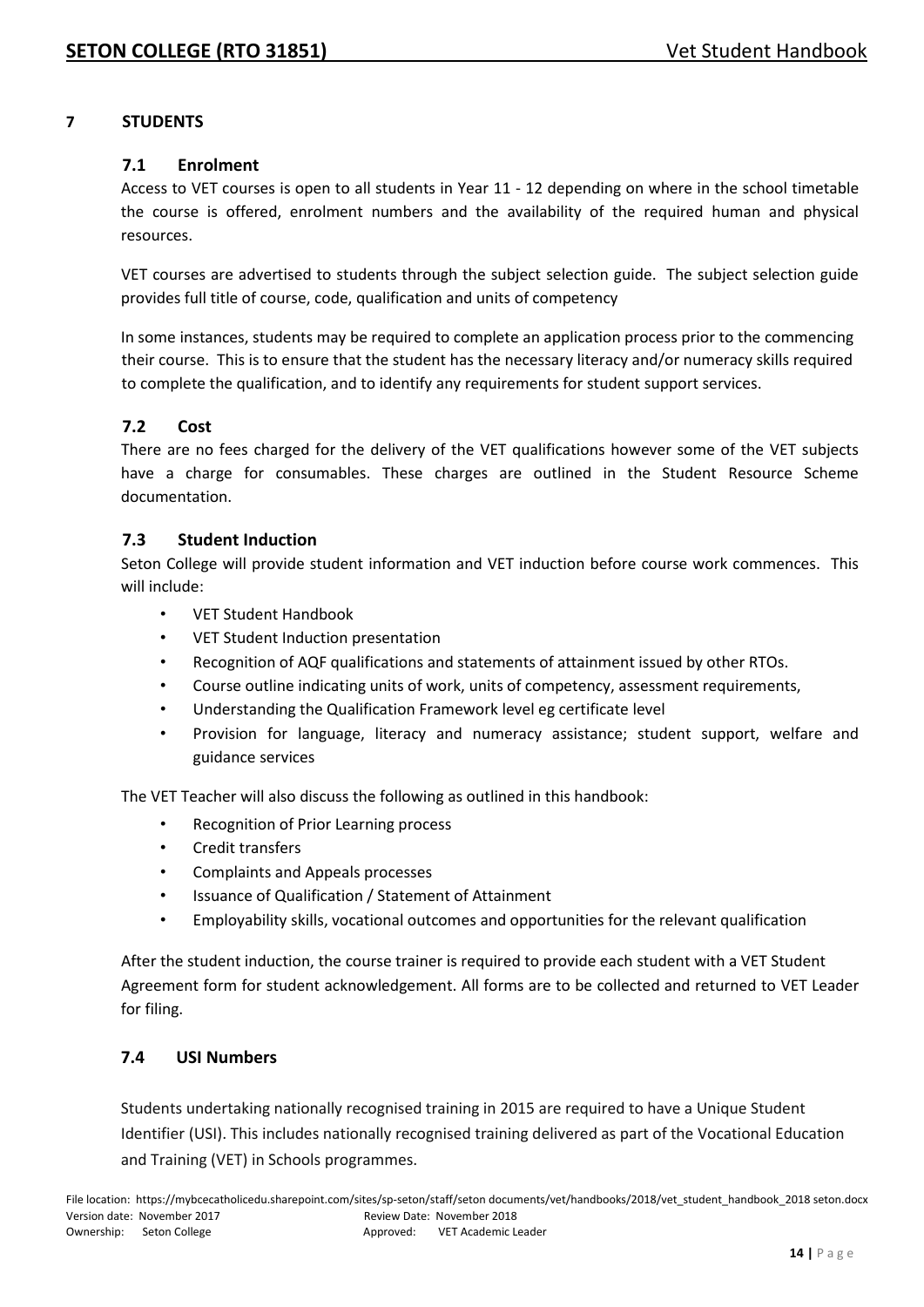VET in Schools training is undertaken by students as part of their senior secondary certificate. This training earns credits towards a nationally recognised VET qualification within the Australian Qualifications Framework

Every student undertaking a nationally recognised VET course will require a Unique Student Identifier (USI). This new initiative will allow the student to receive a complete record of all the accredited VET courses they undertake from 1 January 2015. A USI gives you access to your online USI account which will help to keep all your training records together.

Students can apply for their USI website. From 1 January 2015, the USI must be provided to the training provider before students can receive their Qualification or Statement of Attainment.

The online USI account will keep an individual's training records in one place so it's available anytime on computers, tablets or smart phones.

A USI is a reference number made up of numbers and letters. [Creating a USI](http://www.usi.gov.au/create-your-USI) is free. It creates a secure online record of your nationally recognised training that you can access anytime and anywhere, and it's yours for life.

The USI is linked to the National Vocational Education and Training (VET) Data Collection, and this means an individual's nationally recognised training and qualifications gained anywhere in Australia, from different training organisations, will be kept all together.

The USI will:

- link a student's VET achievements, regardless of where in Australia they did the course
- let students easily access secure digital transcripts of their achievements (transcripts will be available from April 2016)
- give students more control over their VET information.

#### **7.5 Recognition of Prior Learning (RPL)**

The objective of the Recognition of Prior Learning process is to ensure that an individual's prior learning achieved through formal and informal training, work experience, voluntary work or other life experiences is appropriately recognised. If students can show that they have the skills described in some of the units of competency through activities undertaken at home, work or elsewhere, they may not have to do those parts again.

RPL is a formal process available to all students. If a student believes that they have the evidence required for RPL they are to discuss this with the Vet Leader who will then provide an application form. The VET Leader will discuss the application with the trainer and assist with the RPL process.

Some examples of evidence include:

• Records of interviews with students that establish whether the student has special needs regarding assessment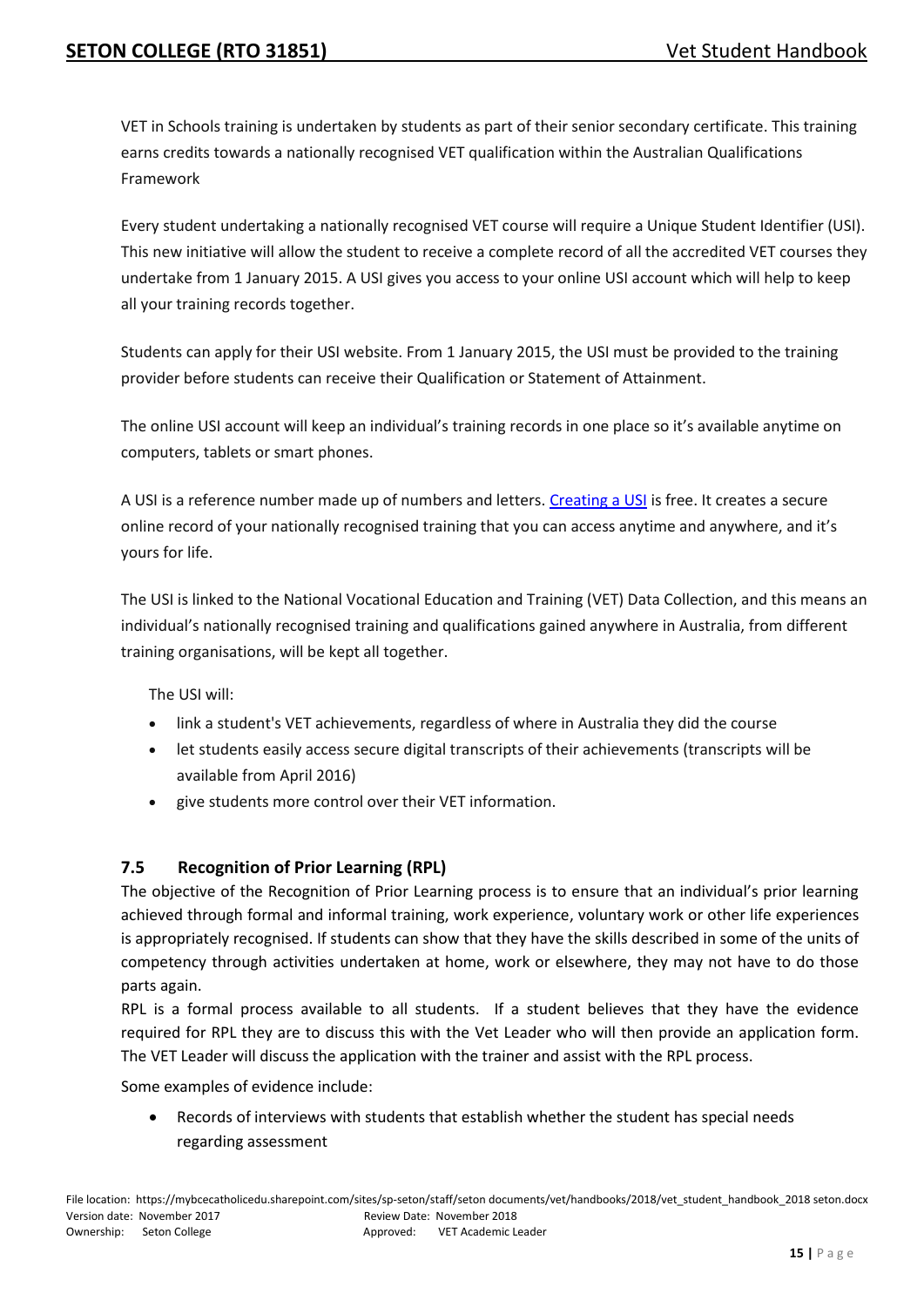- Assessment processes that comply with advice in the relevant Training Package/accredited course, including self-assessment materials, workplace activities to promote the collection of evidence
- Records of students outcomes from assessment processes and/or RPL assessment
- Diary notes / diary meetings
- Logs to indicate workplace visits by an assessor
- Register of agreements between the workplace and the RTO indicating how assessment will be conducted
- Trainee log books
- Feedback logs.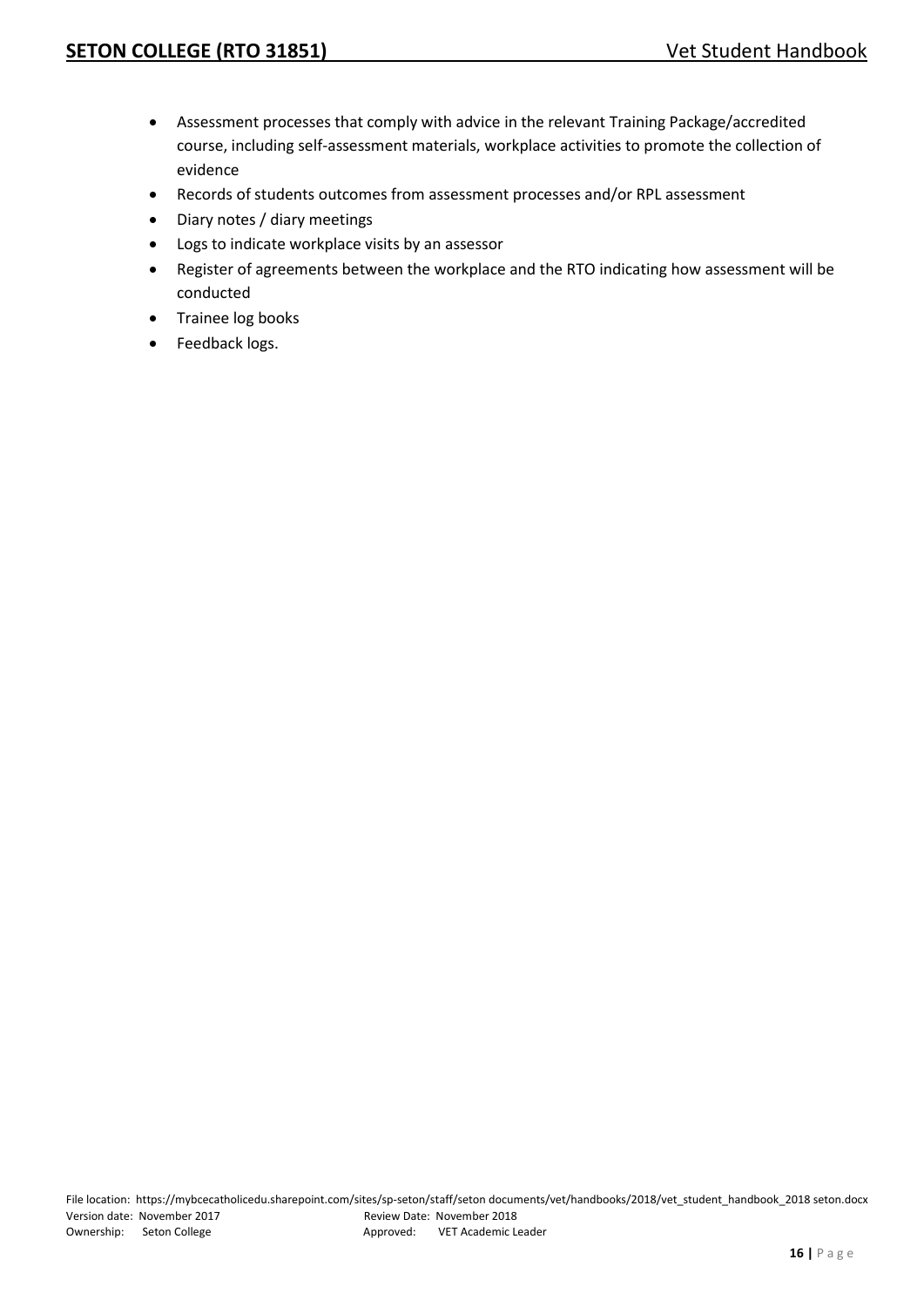

File location: https://mybcecatholicedu.sharepoint.com/sites/sp-seton/staff/seton documents/vet/handbooks/2018/vet\_student\_handbook\_2018 seton.docx Version date: November 2017 Review Date: November 2018 Ownership: Seton College Approved: VET Academic Leader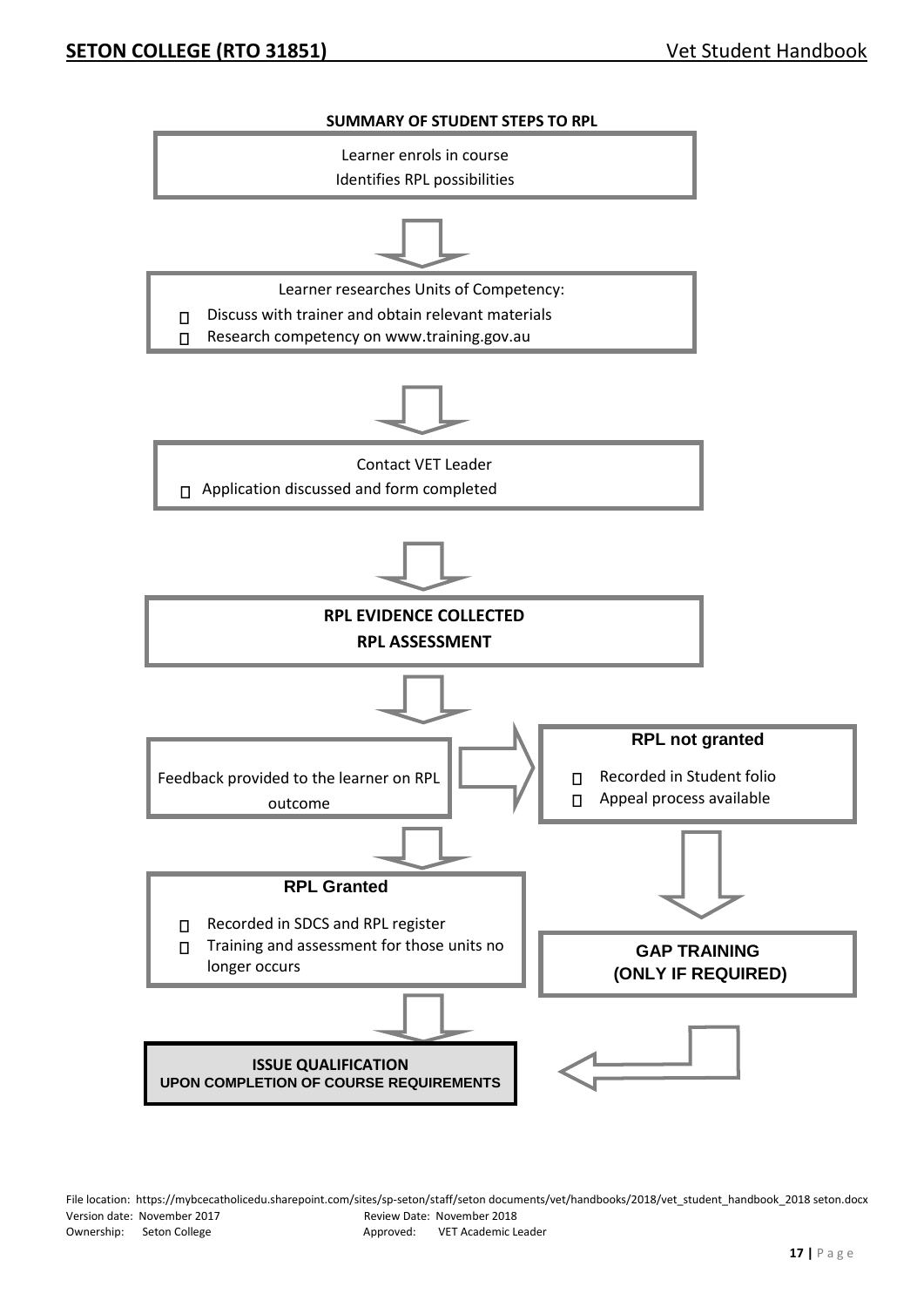#### **7.6 Credit Transfer**

Credit Transfer is a process that provides students with agreed and consistent credit outcomes for components of a qualification based on identified equivalence in content and learning outcomes between matched qualifications.

Credit Transfer will be granted where students have previously completed qualifications or units of competency that are recognised as being equivalent to those in a qualification or unit/s of a student's enrolment with the RTO.

Seton College acknowledges the requirement as a Registered Training Organisation to recognise the awards issued by other RTOs. This is limited to outcomes that are drawn from the national skills framework being units of competency awarded and accurately identified in statements of attainment and qualifications.

National recognition (also referred to as Credit transfer) is the recognition of learning achieved through formal education and training. Under the Standards for Registered Training Organisations, qualifications and statements of attainment issued by any RTO are to be accepted and recognised by all other RTOs. National recognition allows the unit of competency previously achieved by a student to be recognised when they are enrolling in a related course where those units can assist them in meeting the requirements for a qualification. It is an important to note that national recognition is not recognition of prior learning (RPL). RPL is assessment and is addressed within the Recognition policy.

To obtain credit transfer for Units of Competency, a student will need a certified or original copy of the qualification and transcript OR Statement of Attainment. Other evidence may be considered at the discretion of the VET Leader. Students will be notified within 21 days of the credit transfer application and informed of the outcome.

#### **7.7 Student Records**

The subject trainer/assessor will keep profiles/folios for all students. This will contain the evidence used to determine competency. This is to be regularly updated and maintained by the student and the trainer/assessor. VET Teachers will provide access to a student's own folio at any time on request of the student. VET Teachers will, as a matter of routine, keep students informed on their progress throughout the course

#### **7.8 Student Results**

Results will be uploaded at the end of each term and recorded on the Student Data Capture System (SDCS) database. The marking scale for used by SDCS for units of competency is as follows:

- **SUCC** = Student has been awarded competent
- **WITH** = Student has withdrawn from the competency
- **CONT** = Student is continuing with the competency (not resulted yet)
- **NYC =** Not yet competent (competency attempted but unsatisfactory)

#### **7.9 Certificates / Statements of Attainment**

Certificates and Statements of Attainment are printed once a student completes or exits the course.

Students who leave school before completion of course will be given credit for any competencies achieved. Once competencies have been resulted, a Statement of Attainment will be printed.

Students who leave the VET course and change to another subject will have a result given for any completed competencies. The student will be withdrawn from any competencies not attempted. A Statement of Attainment will be issued for any completed competencies.

File location: https://mybcecatholicedu.sharepoint.com/sites/sp-seton/staff/seton documents/vet/handbooks/2018/vet\_student\_handbook\_2018 seton.docx Version date: November 2017 Review Date: November 2018 Ownership: Seton College Approved: VET Academic Leader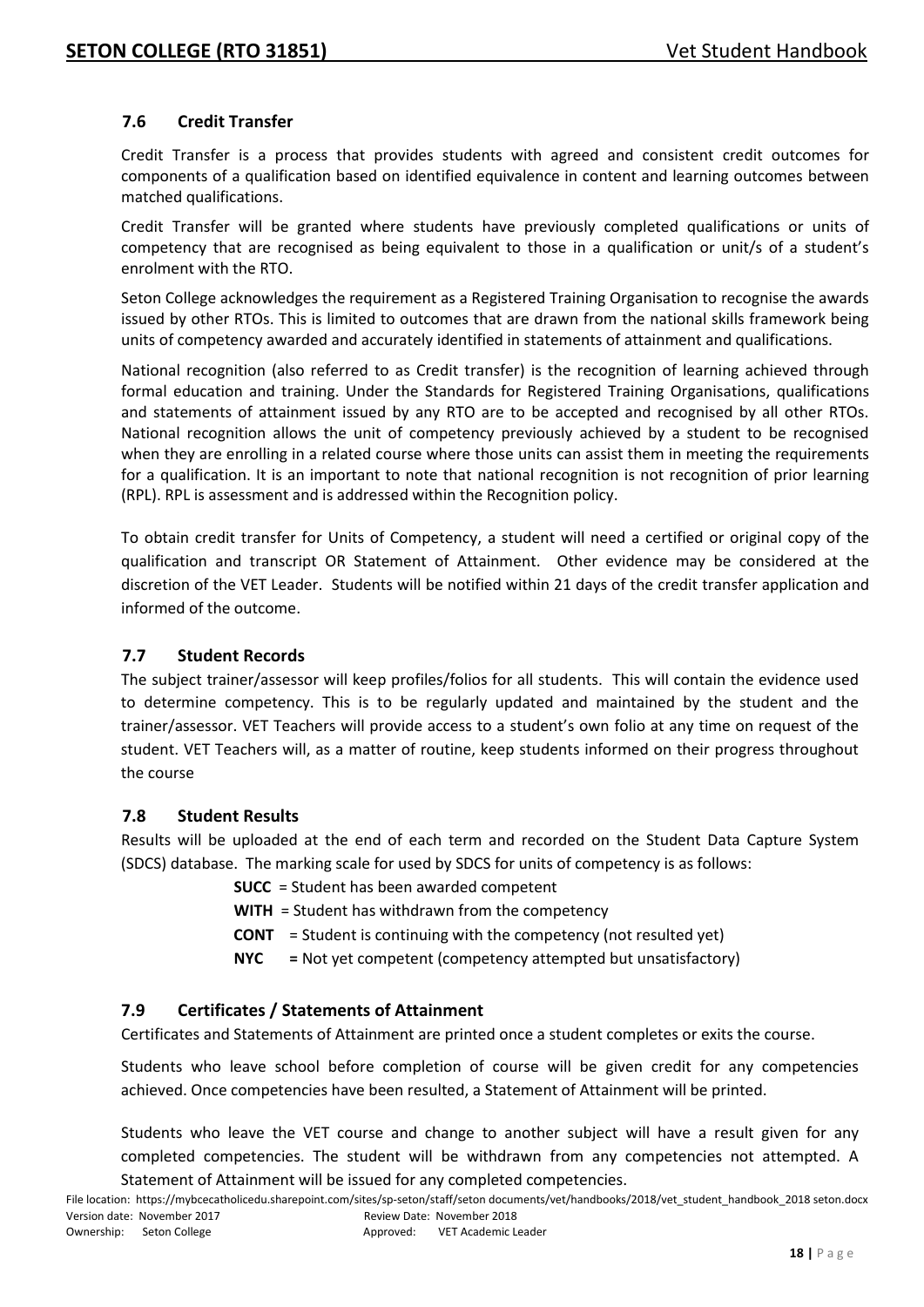Through SDCS, Seton College forwards student achievement data to bank learner results with QCCA towards the issuing of the Queensland Certificate of Education (QCE). Deadlines must be met for students to receive their QCE recognition.

#### **8. DELIVERY AND ASSESSMENT**

#### **8.1 Training and Assessment Strategy (TAS)**

The Training and Assessment Strategy (TAS) is the framework that guides the learning requirements and the teaching, training and assessment arrangements of a VET qualification. It must meet the training package or training product requirements and the needs of all students and has been developed in consultation with industry.

#### **8.2 Units of Competency**

A VET qualification is made up of a specified number of units of competency. These are simply units of work which are structured to train a student in a particular set of skills and knowledge required by industry. Competency is achieved when a student can appropriately perform and apply a combination of skills and knowledge to the standard required in a range of work-related situations.

#### **8.3 Competency Based Assessment**

Assessment for the units of competency within each qualification is competency-based and will meet the national assessment principles.

Competency based assessment is a system for assessing a person's knowledge and skills. Assessment is based on the actual skills and knowledge a person can demonstrate in the workplace or in other relevant contexts. An individual must demonstrate competency in *all* of the required tasks in order to be recognised as competent overall.

Competency standards have set outcomes, conditions of performance and benchmarks for measuring performance. The successful completion of each unit of competency contributes towards the overall qualification.

Once students can demonstrate all the tasks required, they will be given credit for that unit of competency. Competencies can be demonstrated in a work place situation.

Certificate I or II will be awarded once all required competencies for the qualification have been attained.

#### **8.4 Training**

School based trainer/assessors are responsible for all training. Trainer/assessors are encouraged to establish industry links for program delivery.

#### **8.5 Employers contributing to the learner's training and assessment**

Seton College may attempt to place VET students in workplaces that provide experience in the competencies included in their VET qualifications. Students on work placements or Structured Workplace Learning (SWL) will record their activities in a workplace Log Book. The school will seek the cooperation of the workplace supervisor in the sign off on the accuracy of the student's entries in the Log Book. This Log Book may be used by the assessor to support judgments of competency.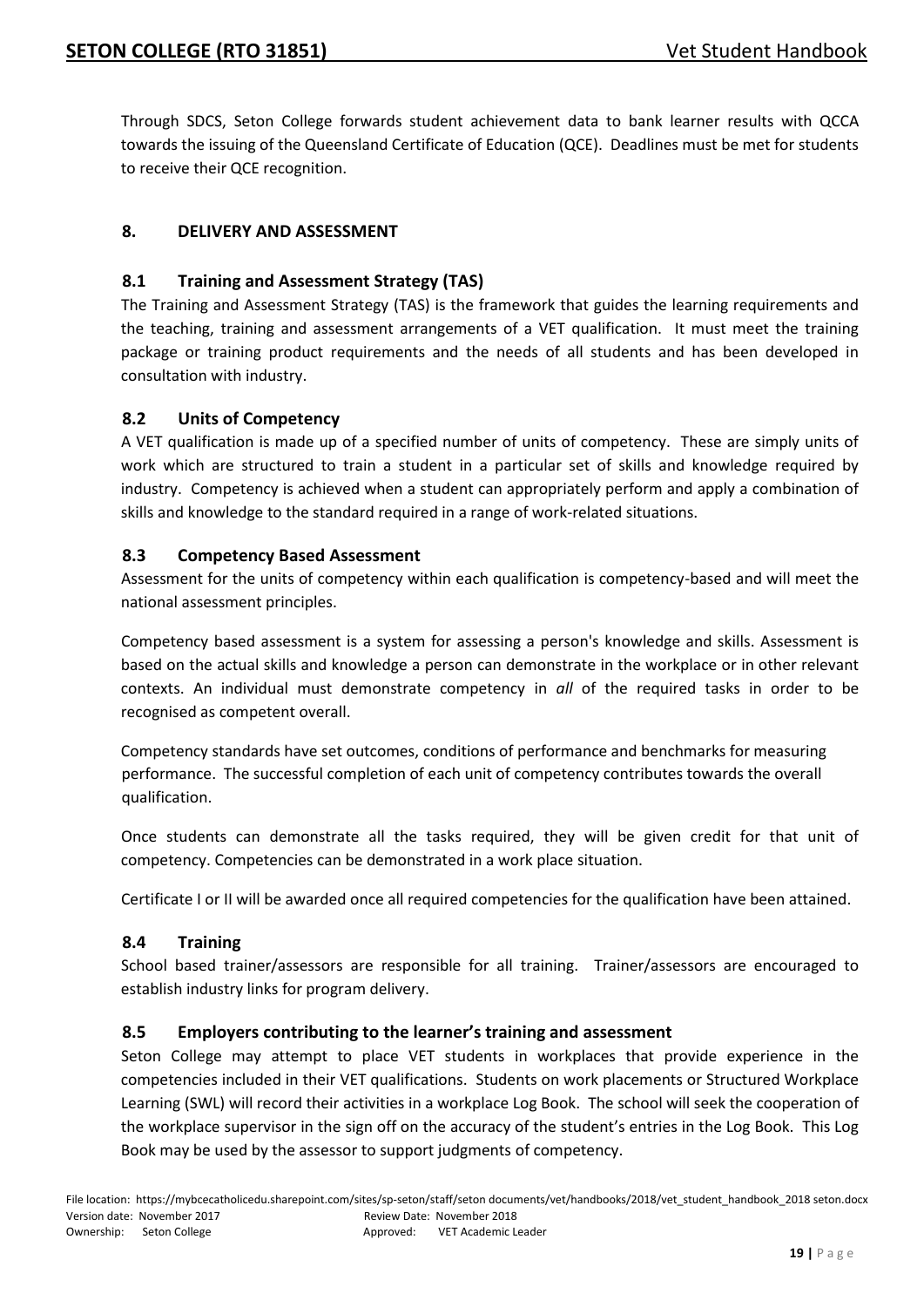#### **8.6 Course Overview**

The VET course outline and assessment requirements will be made available to the students at the start of each semester. Course overviews are stored in the VET section of the school portal

#### **8.7 Assessment**

Prior to undertaking assessment, students will be provided with task sheets with assessment criteria detailing competencies being assessed.

Assessment is the process of collecting evidence and making judgements on whether competency has been achieved, to confirm that an individual can perform to the standard expected in the workplace, as expressed by the relevant endorsed industry/enterprise competency standards of a Training Package or by the learning outcomes of a VET accredited course.

Once completed, students are to submit their assessment to their trainer/assessor for marking. Feedback on the assessment will be provided to the student and the result entered on the student's profile. The assessment will be retained by the trainer and placed in the student's folio. Student folios will be stored in a safe area at school as determined by the trainer.

#### **Assessment Methods**

For most courses, there will be a variety of assessment modes to be completed to document skills and knowledge. Assessment methods may include, but not limited to:

| <b>Short Answers or</b><br><b>Workbooks</b> | Questions which need answers of a single word, a few words, a sentence<br>or paragraph                                               |
|---------------------------------------------|--------------------------------------------------------------------------------------------------------------------------------------|
| Projects                                    | A task related to developing documents for delivery and assessment of<br>a vocational qualification                                  |
| Oral Response                               | Questions which need oral answers of a single word, a few words, a sentence<br>or paragraph                                          |
| Third Party Report                          | A means of gathering information on the demonstration of a<br>student's performance by someone other than the assessor               |
| Case Study                                  | Allows opportunity for students to display process and problem-solving<br>skills in a set of integrated tasks in a simulated context |
| <b>Practical Exercise</b>                   | A task which involves an application of knowledge                                                                                    |
| Quiz / Simulation                           | Tasks which are completed online                                                                                                     |
| Observation                                 | Involves observing the demonstration of a student's performance                                                                      |

#### **8.8 Student Compliance with Assessment Dates**

Students are expected to complete all assessment items on or before the due dates indicated within the course outline. If a student requires an extension due to illness, a Doctor's Certificate is required. The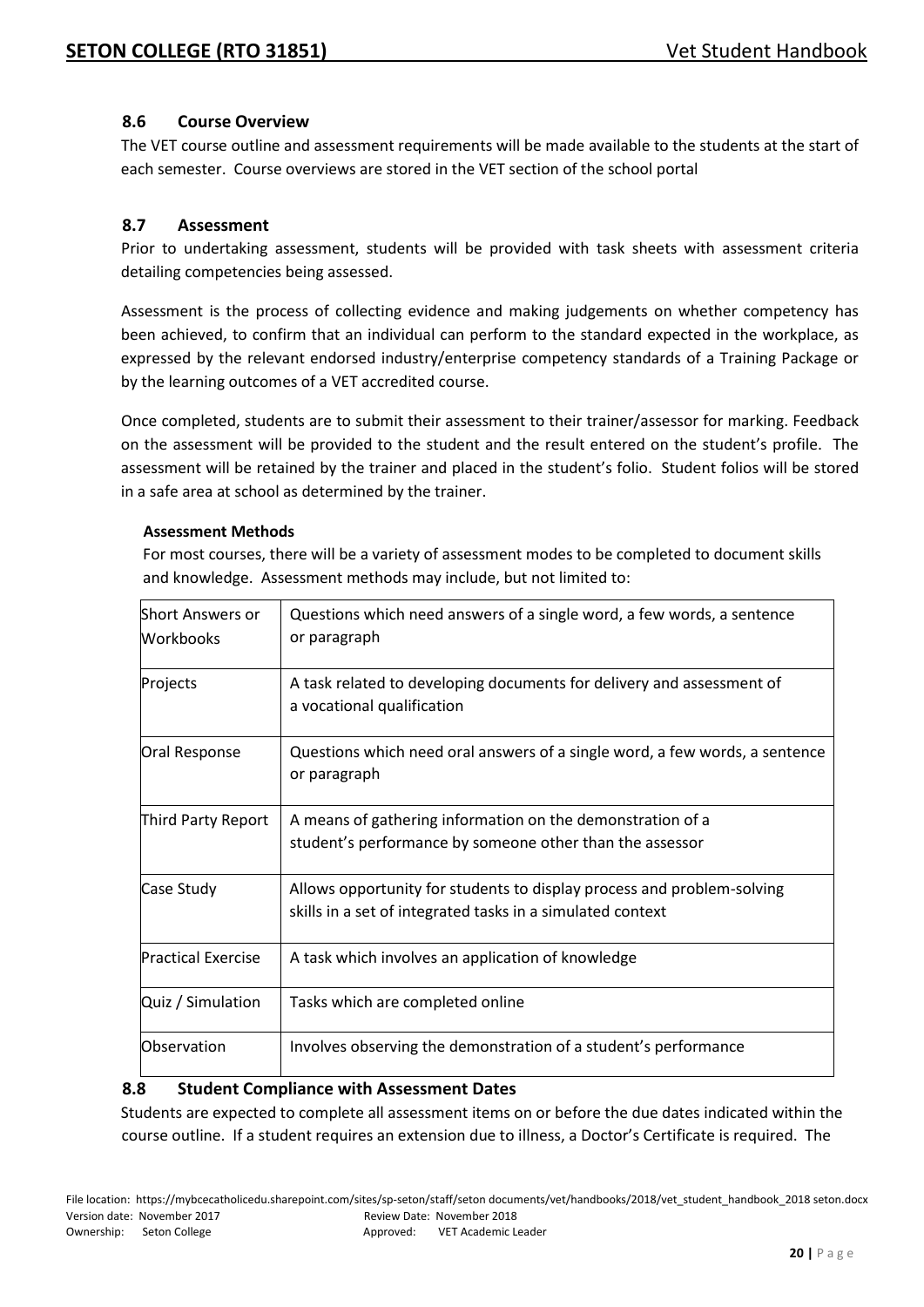length of extension will be at the discretion of the teacher. Please refer to the Assessment Policy on the curriculum drive of the school portal.

#### **8.9 Reasonable Adjustments**

A reasonable adjustment is an alteration of the assessment to accommodate the needs of the student without compromising the integrity of the competence to be demonstrated. For adjustments to be reasonable, they need to be appropriate for the particular student in a particular situation.

Adjustments may be made to assessments to ensure they are equitable for all persons, taking account of cultural and linguistic needs.

#### **8.10 Language, Literacy and Numeracy Assistance**

Students enrolled in VET courses will develop literacy and numeracy skills in the context of the industry area. VET Teachers are required to identify students who require assistance with literacy and numeracy and refer to an appropriate support service (Learning Enhancement Team)

#### **8.11 Marking**

Seton College is committed to ensuring the timely return of assessment results to students.

Individual assessment items are graded as either **S** = Satisfactory or **U** = Unsatisfactory

Final grades for Units of Competency are recorded as:

- **C** Student has been graded as competent in the unit
- **NC** Student is Not Yet Competent

Appropriate feedback is to be provided to students and the results of assessment must be recorded in the student profile.

#### **8.12 Resubmissions**

Students, who do not achieve competency on their first attempt at an assessment task, will be given the opportunity to resubmit. The assessor will provide the student with feedback whenever an assessment is unsatisfactory and provide advice as to what is required to achieve competency.

#### **8.13 Plagiarism**

Plagiarism includes:

- Copying another students work
- Providing your own work to another student for the purposes of submitting it as their own
- Cutting and pasting paragraphs from different websites
- Copying information from books, pamphlets, legislation and websites without acknowledging or citing the author in your own assessments.

In instances where assessment tasks require students to work collaboratively with a partner or group the task must explicitly permit students to work together.

Students who are suspected of plagiarism will be dealt with as outlined in the school's Assessment Policy.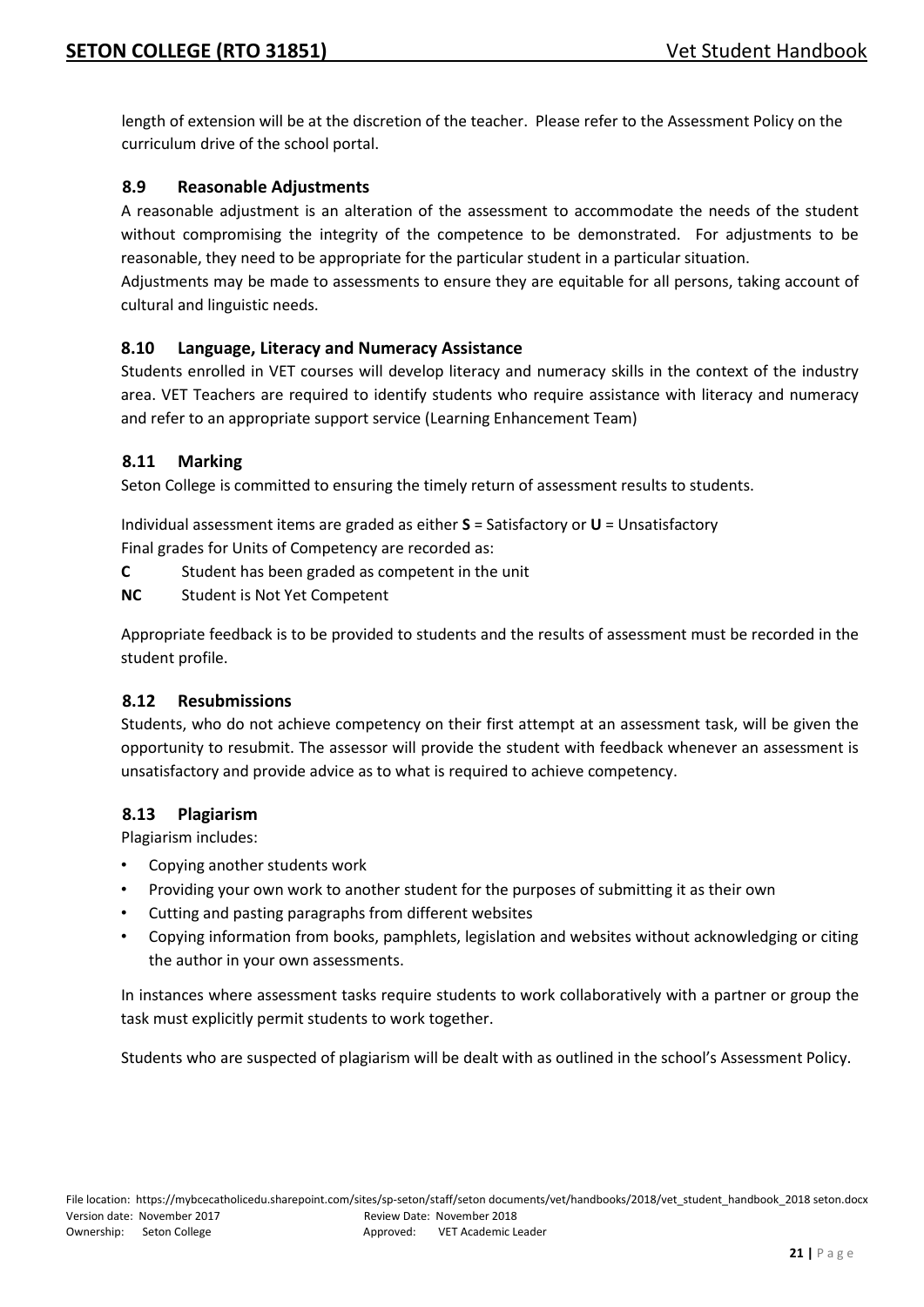#### **9 AWARDS**

After students have completed the vocational course, they will receive certification detailing the units of competency successfully completed. As well, students will receive the appropriate qualification if they have gained success in the full range of required units of competency.

#### **9.1 Certificate**

Once a student has successfully completed all units in a VET qualification, and results are confirmed, the student will be issued with a Certificate. This will also include a Statement of Results.

#### **9.2 Statement of Attainment**

In instances where a student does not complete the qualification, they may still be eligible for a Statement of Attainment (SOA) for the units of competency they have completed.

Certificates and Statements of Attainment will be supplied by QCAA and issued to the students.

#### **9.3 Replacement Awards**

If a student loses or misplaces his/her certificate or statement of Attainment he/she can contact the QCAA for a replacement.

#### **9.4 Cancellation of Awards**

If a Certificate or Statement of Attainment was issued in error, or if it is found that the award was based on false or misleading representation, Seton College may rescind the award.

If Seton College does have cause to cancel an award, the student will be notified in writing and required to return the award within 21 days of receiving the notification. If the student wishes to appeal or dispute the finding, they will need to go through the schools Complains and Appeals process.

#### **10 DISPUTED ASSESSMENT RESULTS, COMPLAINTS OR GRIEVANCE**

If a student does =not agree with the mark awarded for an assessment and wishes to have his/her assessment reviewed, refer to Seton College's appeals policy related to disputed decisions, complaints or grievances.

#### **11 CONTINUOUS IMPROVEMENT**

Seton College has a commitment to providing a quality service and a quality management focus on continuous improvement. This may occur in various systematic ways, including moderation and validation, industry partnerships. This is to support and identify areas of change within training and assessment.

#### **12 FEEDBACK**

Feedback from staff, students, employers and community members is valued and this is reflected into future programs.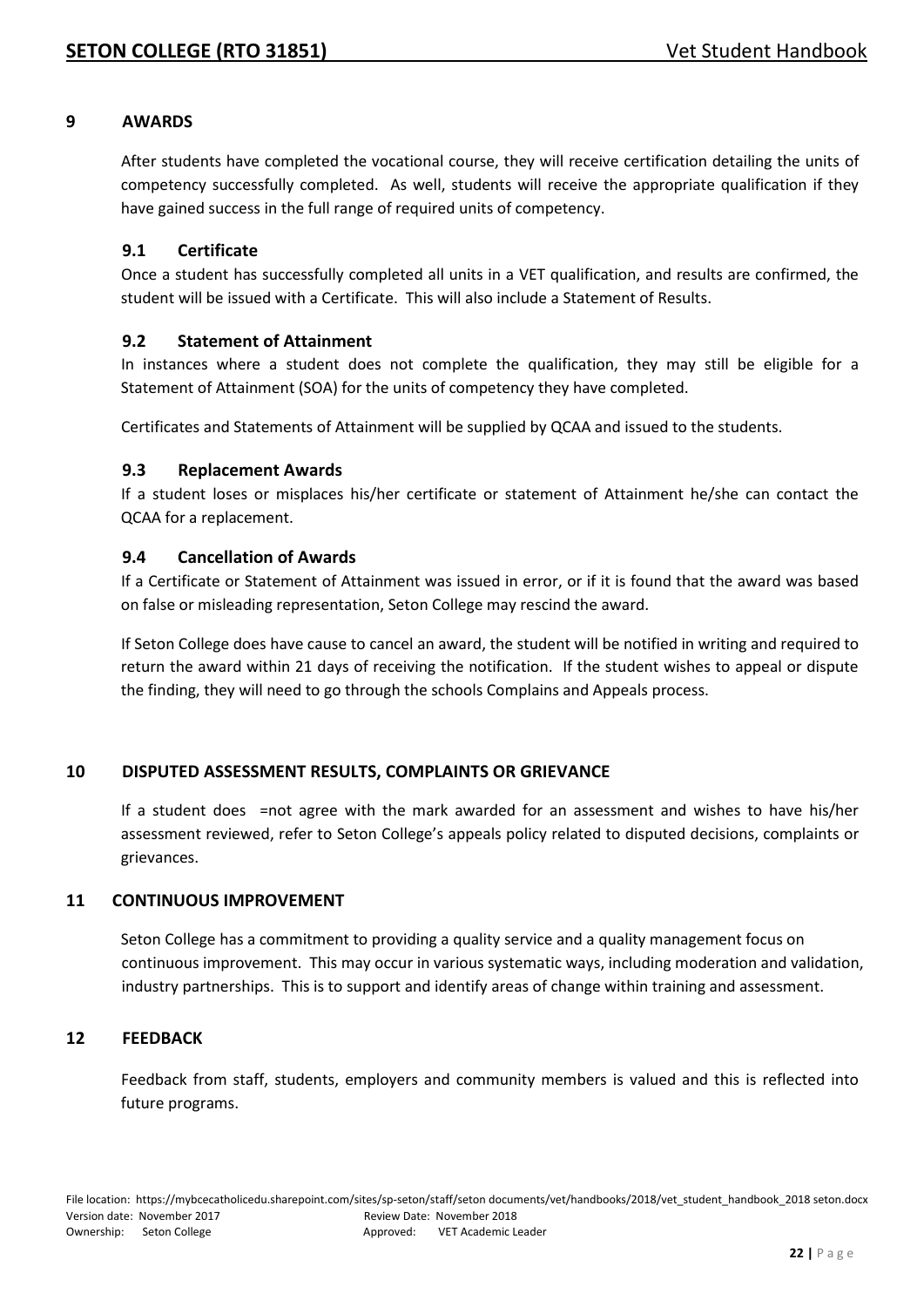Students will be asked to provide feedback on their course. Student feedback is to be used to improve the course of study. Students should be given the opportunity to provide feedback on the assessment tasks throughout the course.

All students will also be provided with an on – line Learner Questionnaire (survey) to complete at the end of their course as part of the RTO's Quality Indicators reporting processes. It is the trainer/assessors responsibility to oversee the completion of the surveys. The VET Leader will provide trainers/assessors with the questionnaire and outline procedures for implementation.

Validations for each VET course are conducted on an annual basis.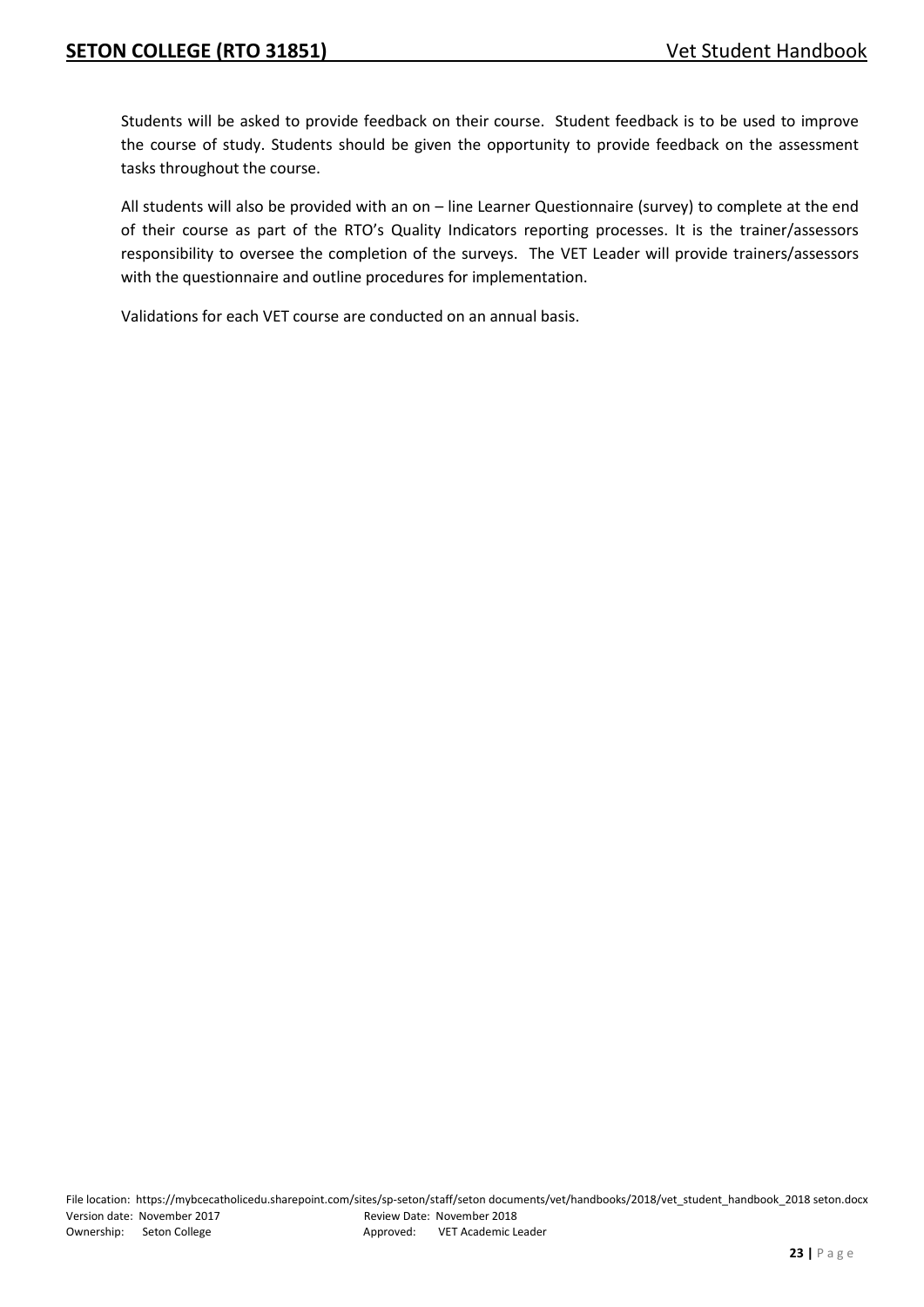

# **RPL Checklist For Students**

To ensure an effective RPL process, students should:

#### *\*Remember, you can only apply for RPL at the beginning of each semester. The steps below are in sequential order. Use the boxes on the left to tick when you have completed that step.*

- □ Obtain information about RPL
- $\Box$  Obtain a copy of the Units of Competency for the vocational training program(s) of your subject
- $\Box$  Read the relevant learning outcomes or competencies for the training program/s
- □ Complete a self-assessment form for each unit
	- (i) assess your abilities/competencies, with the guidance from your teacher and/or counsellor in the learning outcomes or competencies in the training programs
	- (ii) decide if you think you possess the knowledge and skills of the learning outcome or competencies in the training programs and if so, you should apply for RPL
- $\Box$  Complete an RPL Application Form within 5 days of completing step 4
- $\Box$  Gather evidence that supports your application
- Give the completed RPL Application Form and evidence to your teacher
- $\Box$  Receive notification from your teacher to show either:
	- *(i) that you have gained RPL*
	- *(ii) that you need to supply more information AND/OR attend an interview*
	- *(iii) that you have not gained full/partial RPL and you receive feedback*
- **(If you are successful)** you will be exempt from those learning outcomes or competencies in the training program.
	- o ensure your Units of Competency are signed off
- **(If you were partially successful)** you may decide to progress more quickly through the training program by completing only those aspects for which you do have prior learning. This completes the RPL process for your application
- **(If you were unsuccessful)** you may decide to request an RPL Appeals Form that must be lodged within 7 days of written notification that you were initially unsuccessful.
- $\Box$  Gather further evidence that supports your application
- $\Box$  Submit your completed RPL Appeals Form and further evidence to the nominated person in the school's appeals policy, who will arrange for a second suitably qualified person to assess the evidence
- $\Pi$  Receive a notification about whether either:
	- (iv) *you have gained RPL or*
	- (v) *you have not gained full/partial RPL and receive feedback*

Seek to progress more quickly through the training program by completing only those aspects for which you do not have prior learning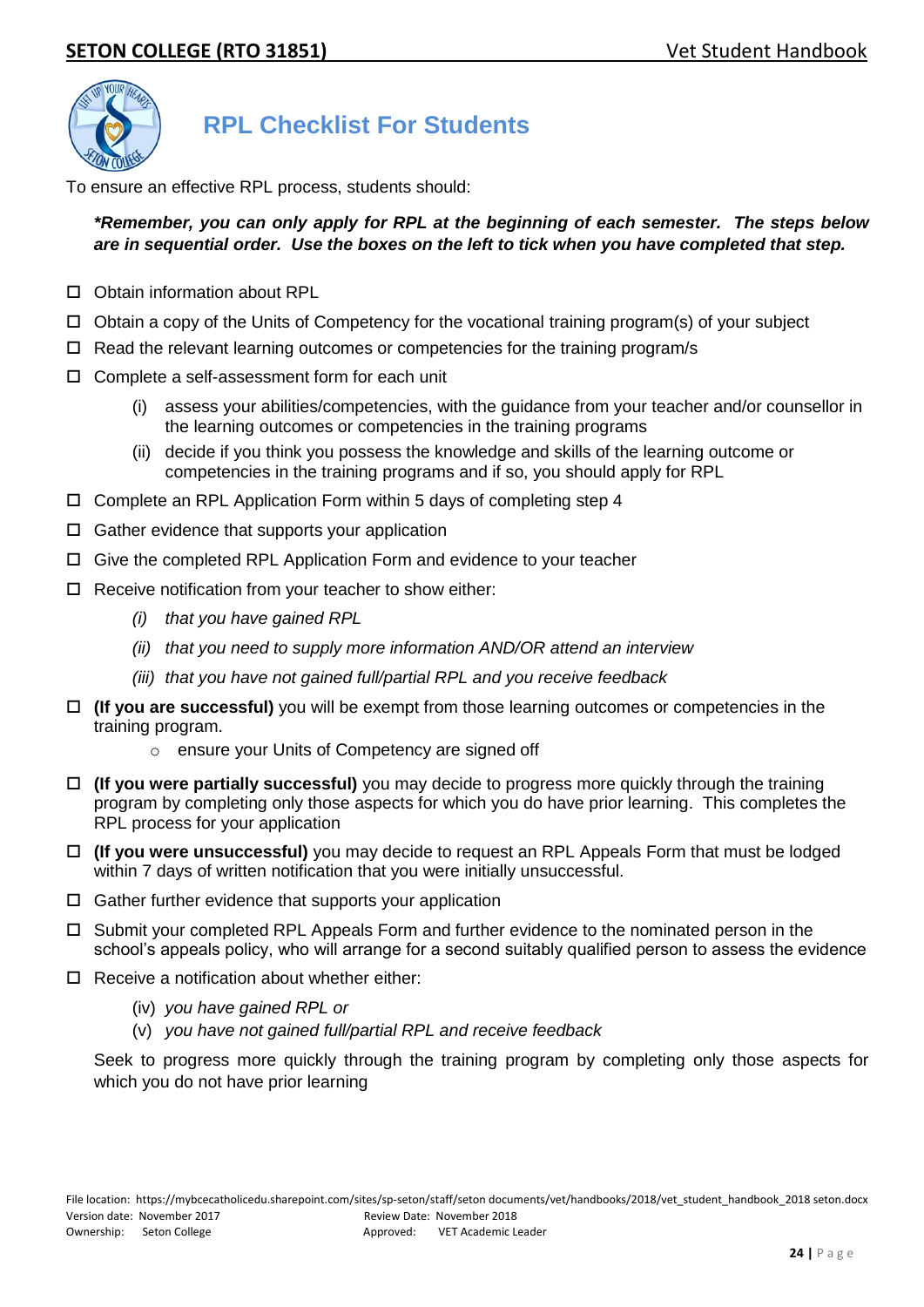

## RPL APPLICATION FORM

Student Name:\_\_\_\_\_\_\_\_\_\_\_\_\_\_\_\_\_\_\_\_\_\_\_\_\_\_\_\_\_\_\_\_\_\_\_ Date:\_\_\_\_\_\_\_\_\_\_\_\_\_\_\_\_\_\_\_

| Units of competency |             | Details of relevant previous experience including<br>formal training, work experience and life experience<br>(interests, skills etc.) | FOR OFFICE USE                          |       |            |
|---------------------|-------------|---------------------------------------------------------------------------------------------------------------------------------------|-----------------------------------------|-------|------------|
| Code                | <b>Name</b> | Attach copies of relevant evidence                                                                                                    | Assessor's comments and recommendations | Comp. | <b>NYC</b> |
|                     |             |                                                                                                                                       |                                         |       |            |
|                     |             |                                                                                                                                       |                                         |       |            |
|                     |             |                                                                                                                                       |                                         |       |            |
|                     |             |                                                                                                                                       |                                         |       |            |
|                     |             |                                                                                                                                       |                                         |       |            |
|                     |             |                                                                                                                                       |                                         |       |            |
|                     |             |                                                                                                                                       |                                         |       |            |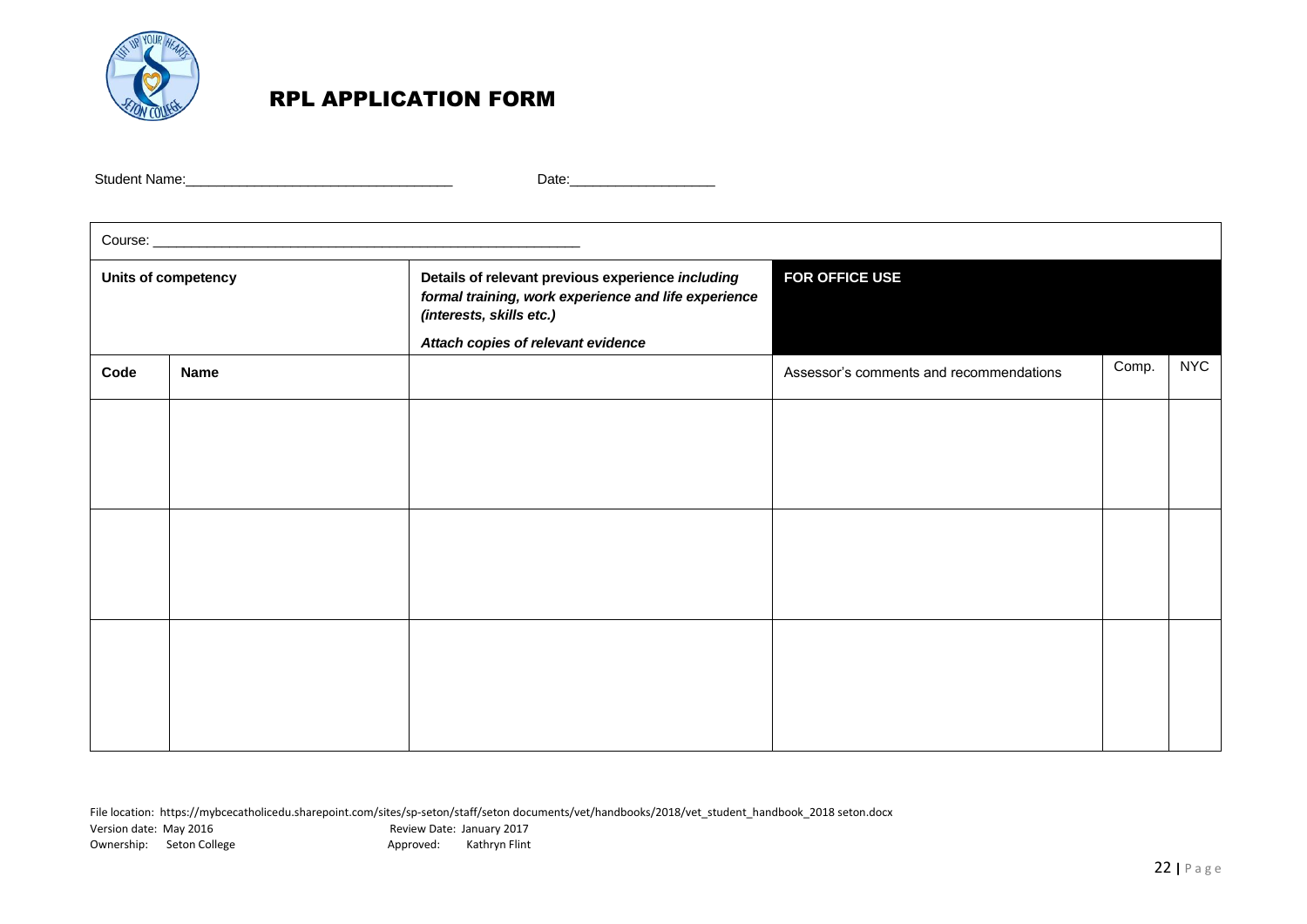

## RPL Notification Form

has been granted Recognition of Prior Learning for the following units of competency:

| <b>Competency code</b> | <b>Name</b> |
|------------------------|-------------|
|                        |             |
|                        |             |
|                        |             |

# **OR**

has **not** been granted Recognition of Prior Learning for the following units of competency:

| <b>Competency code</b> | Name |
|------------------------|------|
|                        |      |
|                        |      |
|                        |      |

File location: https://mybcecatholicedu.sharepoint.com/sites/sp-seton/staff/seton documents/vet/handbooks/2018/vet\_student\_handbook\_2018 seton.docx Version date: November 2017 Market and Review Date: November 2018 Ownership: Seton College Approved: VET Academic Leader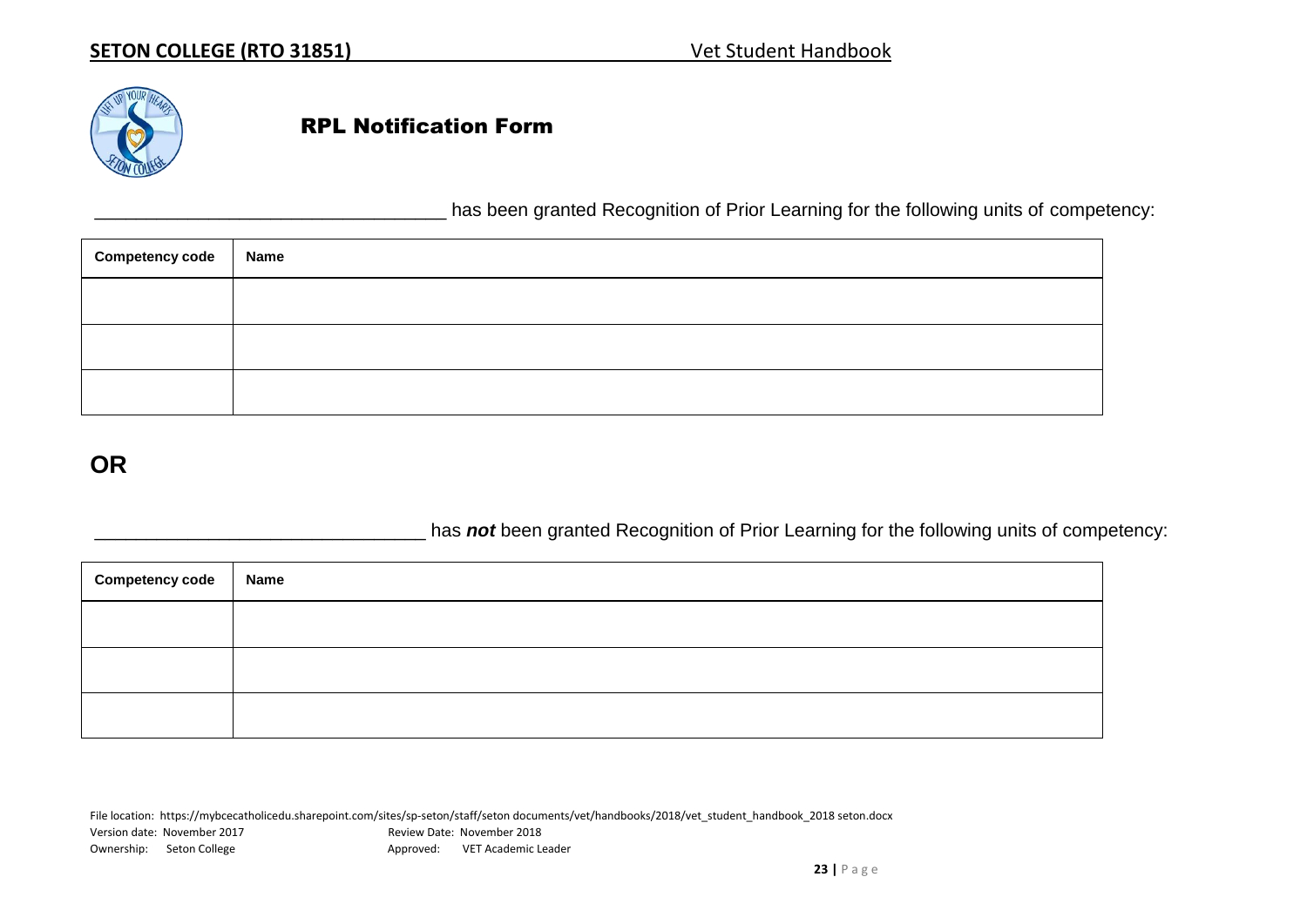

 $\blacksquare$ 

# CREDIT TRANSFER FORM

Student name:\_\_\_\_\_\_\_\_\_\_\_\_\_\_\_\_\_\_\_\_\_\_\_\_\_\_\_\_\_\_\_\_\_\_\_ Date:\_\_\_\_\_\_\_\_\_\_\_\_\_\_\_\_\_\_\_

| Course: experience and a series of the series of the series of the series of the series of the series of the series of the series of the series of the series of the series of the series of the series of the series of the s |                                                                                     |                                    |                |            |  |
|--------------------------------------------------------------------------------------------------------------------------------------------------------------------------------------------------------------------------------|-------------------------------------------------------------------------------------|------------------------------------|----------------|------------|--|
| Units of competency                                                                                                                                                                                                            |                                                                                     | Attach copies of relevant evidence | FOR OFFICE USE |            |  |
| Code                                                                                                                                                                                                                           | Assessor's comments and recommendations<br>Details of completed unit<br><b>Name</b> |                                    | Comp.          | <b>NYC</b> |  |
|                                                                                                                                                                                                                                |                                                                                     |                                    |                |            |  |
|                                                                                                                                                                                                                                |                                                                                     |                                    |                |            |  |
|                                                                                                                                                                                                                                |                                                                                     |                                    |                |            |  |
|                                                                                                                                                                                                                                |                                                                                     |                                    |                |            |  |
|                                                                                                                                                                                                                                |                                                                                     |                                    |                |            |  |
|                                                                                                                                                                                                                                |                                                                                     |                                    |                |            |  |
|                                                                                                                                                                                                                                |                                                                                     |                                    |                |            |  |